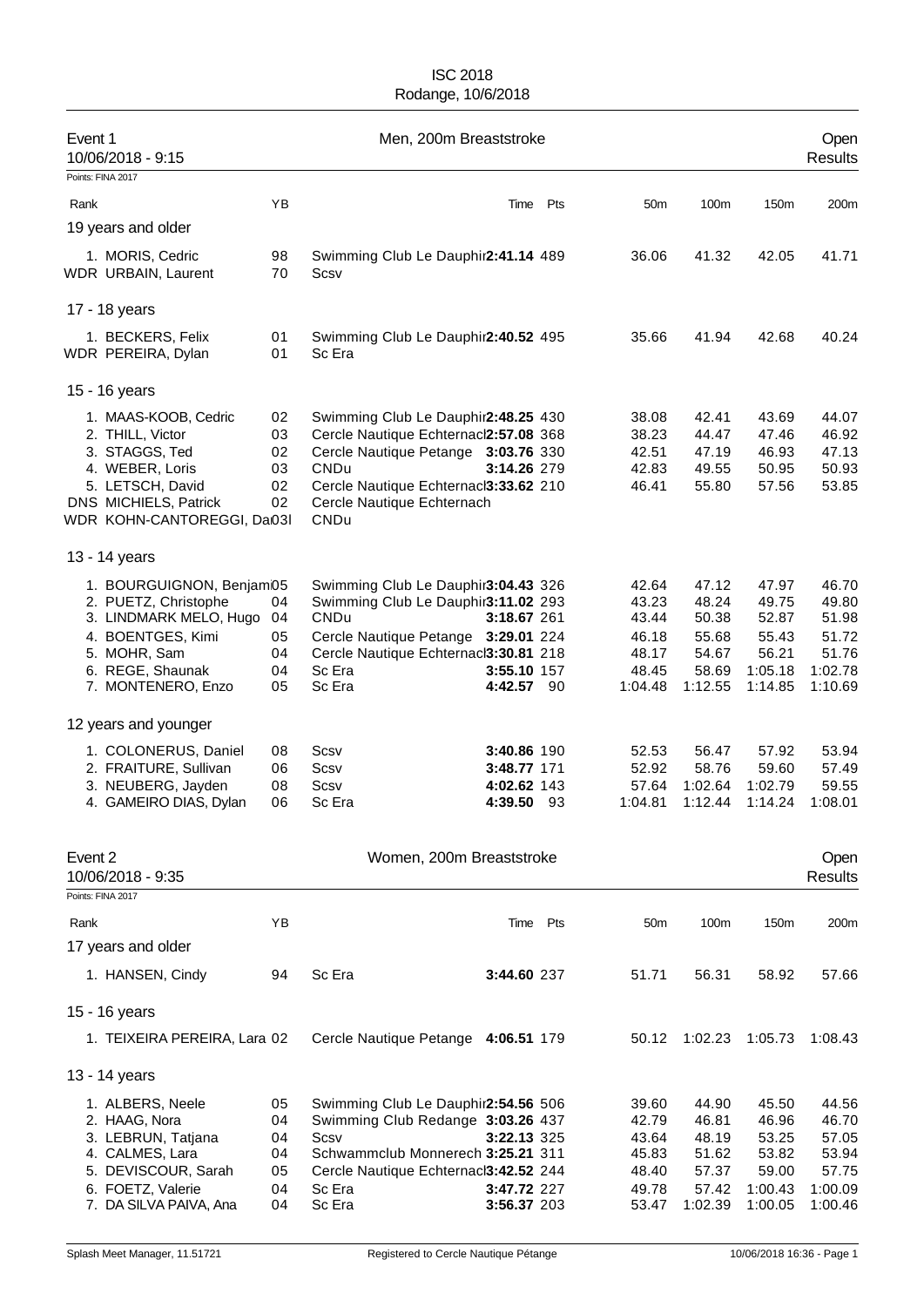| 200m<br>51.88<br>55.68<br>1:16.39<br>1:16.11 |
|----------------------------------------------|
|                                              |
|                                              |
|                                              |
|                                              |
|                                              |
|                                              |
|                                              |
|                                              |
| 54.96                                        |
| 1:02.67                                      |
| 1:04.89<br>1:05.73                           |
| 1:10.13                                      |
|                                              |
| Open                                         |
| <b>Results</b>                               |
|                                              |
| 100m                                         |
|                                              |
| 35.67<br>42.29                               |
|                                              |
| 36.34                                        |
| 39.61                                        |
| 39.42                                        |
| 42.89<br>41.89                               |
| 43.57                                        |
| 43.93                                        |
| 45.02                                        |
|                                              |
|                                              |
|                                              |
| 35.45                                        |
| 38.22                                        |
| 40.36<br>40.63                               |
| 48.94                                        |
| 59.50                                        |
|                                              |
|                                              |
| 49.83                                        |
| 53.08                                        |
| 56.66                                        |
| 1:07.27                                      |
|                                              |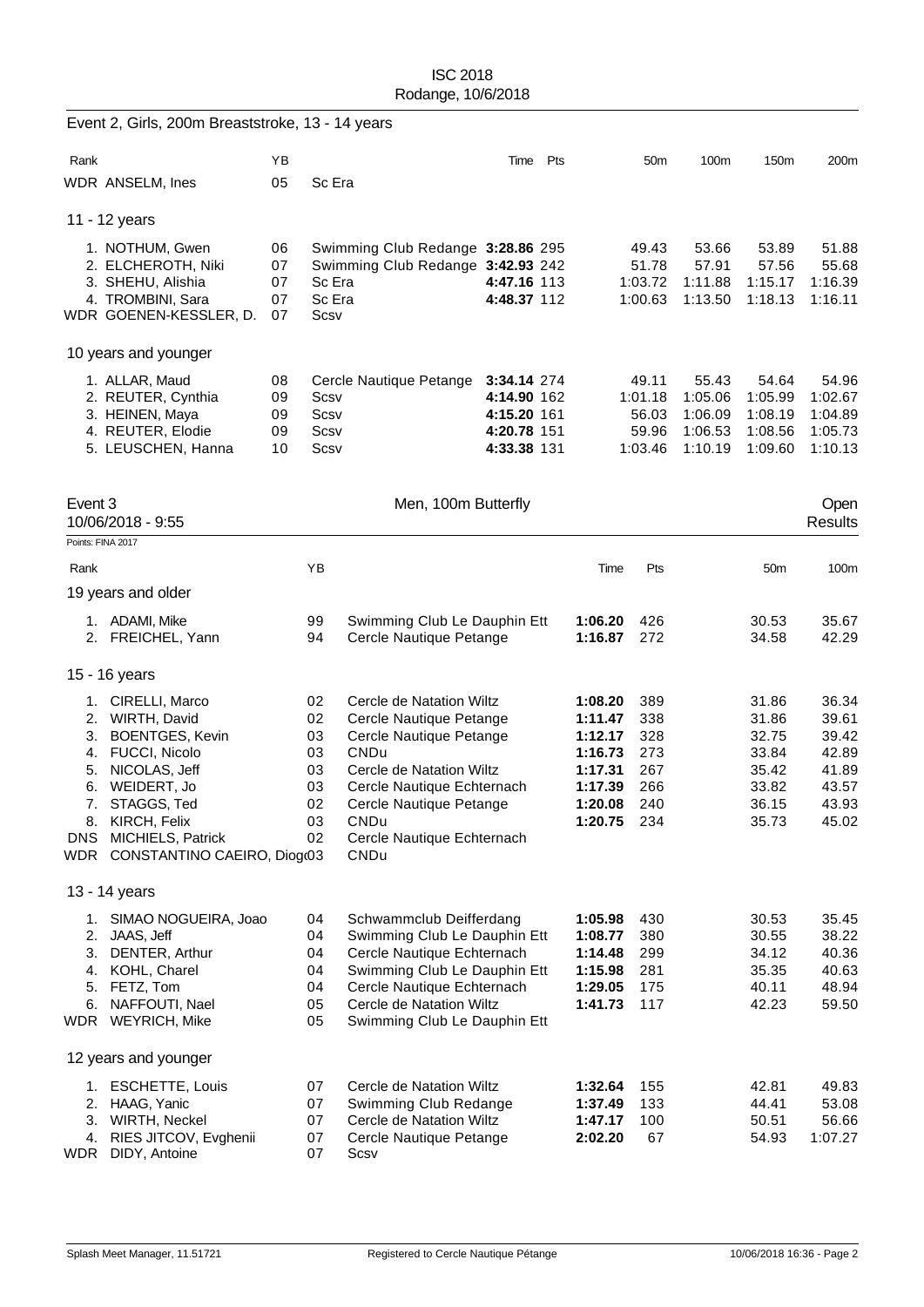| Event 4                      | 10/06/2018 - 10:05                                                                                                                                                 |                                  |                                        | Women, 100m Butterfly                                                                                                                                                                                                                           |                                                                           |                                                    |                                                    |                                                             | Open<br><b>Results</b>                                      |
|------------------------------|--------------------------------------------------------------------------------------------------------------------------------------------------------------------|----------------------------------|----------------------------------------|-------------------------------------------------------------------------------------------------------------------------------------------------------------------------------------------------------------------------------------------------|---------------------------------------------------------------------------|----------------------------------------------------|----------------------------------------------------|-------------------------------------------------------------|-------------------------------------------------------------|
| Points: FINA 2017            |                                                                                                                                                                    |                                  |                                        |                                                                                                                                                                                                                                                 |                                                                           |                                                    |                                                    |                                                             |                                                             |
| Rank                         |                                                                                                                                                                    |                                  | YB                                     |                                                                                                                                                                                                                                                 | Time                                                                      | Pts                                                |                                                    | 50m                                                         | 100m                                                        |
|                              | 17 years and older                                                                                                                                                 |                                  |                                        |                                                                                                                                                                                                                                                 |                                                                           |                                                    |                                                    |                                                             |                                                             |
| 4.                           | 1. FABER, Maiti<br>2. WIRTH, Mandy<br>3. HOLLERICH, Anne<br><b>BROICH, Lea-Sophie</b><br>5. FETZ, Melanie<br>6. TER HEEGDE, Chantal<br>7. AMORIM GONCALVES, Silvia |                                  | 01<br>00<br>01<br>00<br>01<br>99<br>98 | Swimming Club Le Dauphin Ett<br>Cercle Nautique Petange<br>Swimming Club Le Dauphin Ett<br>Postsportverein Trier<br>Cercle Nautique Echternach<br>Cercle Nautique Echternach<br>Cercle de Natation Wiltz                                        | 1:12.96<br>1:19.60<br>1:23.36<br>1:24.03<br>1:26.96<br>1:30.77<br>1:42.15 | 439<br>338<br>294<br>287<br>259<br>228<br>160      |                                                    | 33.82<br>36.62<br>38.99<br>36.79<br>38.01<br>40.72<br>45.16 | 39.14<br>42.98<br>44.37<br>47.24<br>48.95<br>50.05<br>56.99 |
|                              | 15 - 16 years                                                                                                                                                      |                                  |                                        |                                                                                                                                                                                                                                                 |                                                                           |                                                    |                                                    |                                                             |                                                             |
|                              | 1. HAAS, Kathrin<br>2. YOSHIDA, Tomoyo<br>3. TER HEEGDE, Lisa<br>4. FERREIRA ANAU, Filipa<br>DNS KESEROVIC, Marine                                                 |                                  | 03<br>02<br>02<br>02<br>02             | Scsv<br>CNDu<br>Cercle Nautique Echternach<br>Cercle de Natation Wiltz<br><b>CNDu</b>                                                                                                                                                           | 1:20.16<br>1:26.86<br>1:30.88<br>1:41.59                                  | 331<br>260<br>227<br>162                           |                                                    | 36.91<br>38.18<br>42.08<br>44.75                            | 43.25<br>48.68<br>48.80<br>56.84                            |
|                              | 13 - 14 years                                                                                                                                                      |                                  |                                        |                                                                                                                                                                                                                                                 |                                                                           |                                                    |                                                    |                                                             |                                                             |
|                              | 1. REDING, Alyssa<br>2. VERLAQUE, Ciara<br>3. PINTO TEIXEIRA, Martha<br>4. DA SILVA PAIVA, Ana                                                                     |                                  | 04<br>04<br>04<br>04                   | Swimming Club Le Dauphin Ett<br><b>CNDu</b><br>Cercle de Natation Wiltz<br>Sc Era                                                                                                                                                               | 1:15.97<br>1:19.05<br>1:37.28<br>1:41.87                                  | 389<br>345<br>185<br>161                           |                                                    | 34.39<br>35.28<br>43.69<br>45.46                            | 41.58<br>43.77<br>53.59<br>56.41                            |
|                              | 11 - 12 years                                                                                                                                                      |                                  |                                        |                                                                                                                                                                                                                                                 |                                                                           |                                                    |                                                    |                                                             |                                                             |
| 3.                           | 1. BORDONARO, Madeleine<br>2. THILL, Angie<br><b>KOENIG, Aurelie</b><br>4. ELCHEROTH, Niki<br>5. REUTER, Celina                                                    |                                  | 06<br>06<br>07<br>07<br>07             | Cercle Nautique Petange<br>Cercle Nautique Petange<br>Swimming Club Redange<br>Swimming Club Redange<br>Scsv                                                                                                                                    | 1:21.10<br>1:45.13<br>1:46.00<br>1:46.20<br>1:46.22                       | 320<br>146<br>143<br>142<br>142                    |                                                    | 35.97<br>47.66<br>50.41<br>52.11<br>46.82                   | 45.13<br>57.47<br>55.59<br>54.09<br>59.40                   |
| Event 5<br>Points: FINA 2017 | 10/06/2018 - 10:25                                                                                                                                                 |                                  |                                        | Men, 200m Backstroke                                                                                                                                                                                                                            |                                                                           |                                                    |                                                    |                                                             | Open<br>Results                                             |
|                              |                                                                                                                                                                    |                                  |                                        |                                                                                                                                                                                                                                                 |                                                                           |                                                    |                                                    |                                                             |                                                             |
| Rank                         | 17 - 18 years                                                                                                                                                      | YB                               |                                        | Pts<br>Time                                                                                                                                                                                                                                     |                                                                           | 50 <sub>m</sub>                                    | 100m                                               | 150m                                                        | 200m                                                        |
|                              | 1. BECKERS, Felix<br>WDR PEREIRA, Dylan                                                                                                                            | 01<br>01                         | Sc Era                                 | Swimming Club Le Dauphir2:28.85 425                                                                                                                                                                                                             |                                                                           | 35.61                                              | 38.20                                              | 38.58                                                       | 36.46                                                       |
|                              | 15 - 16 years                                                                                                                                                      |                                  |                                        |                                                                                                                                                                                                                                                 |                                                                           |                                                    |                                                    |                                                             |                                                             |
|                              | 1. FABER, Pol<br>2. RUBIOLO, Nathan<br>3. GIRS, Matheo<br>4. THILL, Victor<br>5. WEIDERT, Jo<br>6. LETSCH, David                                                   | 03<br>02<br>02<br>03<br>03<br>02 |                                        | Swimming Club Le Dauphir2:29.10 422<br>Schwammclub Deifferdang2:30.14 414<br>Cercle de Natation Wiltz<br>2:34.26 381<br>Cercle Nautique Echternacl2:41.93 330<br>Cercle Nautique Echternacl2:44.25 316<br>Cercle Nautique Echternacl3:23.72 165 |                                                                           | 35.61<br>35.27<br>35.75<br>38.99<br>38.84<br>47.88 | 38.37<br>38.87<br>38.89<br>41.18<br>44.19<br>53.31 | 38.50<br>38.52<br>40.62<br>41.80<br>43.00<br>54.50          | 36.62<br>37.48<br>39.00<br>39.96<br>38.22<br>48.03          |
|                              | 13 - 14 years                                                                                                                                                      |                                  |                                        |                                                                                                                                                                                                                                                 |                                                                           |                                                    |                                                    |                                                             |                                                             |
|                              | 1. DENTER, Arthur<br>2. FETZ, Tom<br>3. REGE, Shaunak<br>4. MONTENERO, Enzo                                                                                        | 04<br>04<br>04<br>05             | Sc Era<br>Sc Era                       | Cercle Nautique Echternacl2:50.01 285<br>Cercle Nautique Echternacl2:54.58 263<br>3:52.44 111<br>4:32.32 69                                                                                                                                     |                                                                           | 39.54<br>40.20<br>51.62<br>1:06.06                 | 44.22<br>46.25<br>1:00.29<br>1:10.79               | 43.23<br>45.21<br>1:10.79                                   | 43.02<br>42.92<br>1:04.68                                   |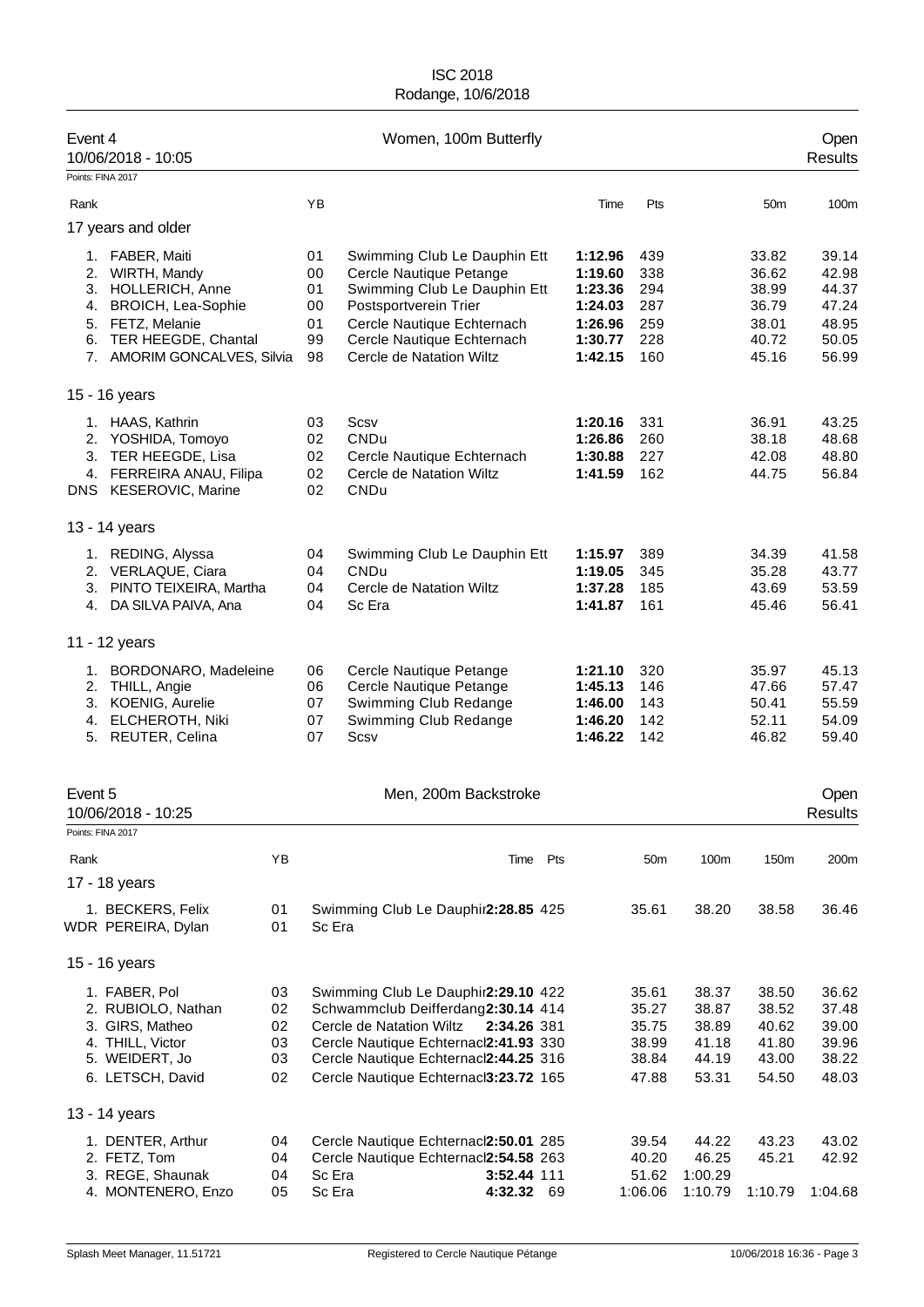|         | Event 5, Boys, 200m Backstroke, 13 - 14 years                                                                                                                                   |                      |                          |                                                                                                 |                            |     |                             |                         |                           |                           |                           |
|---------|---------------------------------------------------------------------------------------------------------------------------------------------------------------------------------|----------------------|--------------------------|-------------------------------------------------------------------------------------------------|----------------------------|-----|-----------------------------|-------------------------|---------------------------|---------------------------|---------------------------|
| Rank    |                                                                                                                                                                                 | YB                   |                          |                                                                                                 | Time                       | Pts |                             | 50 <sub>m</sub>         | 100m                      | 150m                      | 200m                      |
|         | DSQ MOHR, Sam<br>D6 - turn not executed in accordance with the rules (SW 6.5) (Time: 10:52)                                                                                     | 04                   |                          | Cercle Nautique Echternach                                                                      |                            |     |                             |                         |                           |                           |                           |
|         | 12 years and younger                                                                                                                                                            |                      |                          |                                                                                                 |                            |     |                             |                         |                           |                           |                           |
|         | 1. HOLLERICH, Tom<br>2. NEUBERG, Jayden<br>3. GAMEIRO DIAS, Dylan<br>DSQ SOUSA DA COSTA, Bryan 07<br>D6 - turn not executed in accordance with the rules (SW 6.5) (Time: 10:49) | 06<br>08<br>06       | Scsv<br>Sc Era<br>Sc Era | Swimming Club Le Dauphir2:51.24 279                                                             | 3:24.53 163<br>4:15.76 83  |     |                             | 40.11<br>49.29          | 42.26<br>52.24            | 43.54<br>52.57<br>1:05.92 | 45.33<br>50.43<br>1:00.22 |
|         | WDR DIDY, Antoine<br>WDR URBAIN, Raphael                                                                                                                                        | 07<br>08             | Scsv<br>Scsv             |                                                                                                 |                            |     |                             |                         |                           |                           |                           |
| Event 6 | 10/06/2018 - 10:45<br>Points: FINA 2017                                                                                                                                         |                      |                          | Women, 200m Backstroke                                                                          |                            |     |                             |                         |                           |                           | Open<br><b>Results</b>    |
| Rank    |                                                                                                                                                                                 | YB                   |                          |                                                                                                 | Time Pts                   |     |                             | 50 <sub>m</sub>         | 100m                      | 150m                      | 200m                      |
|         | 17 years and older                                                                                                                                                              |                      |                          |                                                                                                 |                            |     |                             |                         |                           |                           |                           |
|         | 1. WIRTH, Mandy<br>2. TER HEEGDE, Chantal<br>3. HANSEN, Cindy                                                                                                                   | 00<br>99<br>94       | Sc Era                   | Cercle Nautique Petange 2:47.64 405<br>Cercle Nautique Echternacl2:54.06 362                    | 3:31.77 201                |     |                             | 38.06<br>41.79<br>50.79 | 42.81<br>45.24<br>54.32   | 44.23<br>44.85<br>54.99   | 42.54<br>42.18<br>51.67   |
|         | 15 - 16 years                                                                                                                                                                   |                      |                          |                                                                                                 |                            |     |                             |                         |                           |                           |                           |
|         | 1. BROICH, Louisa Marie<br>2. TER HEEGDE, Lisa                                                                                                                                  | 03<br>02             |                          | Postsportverein Trier<br>Cercle Nautique Echternacl2:58.74 334                                  | 2:44.25 430                |     |                             | 37.64<br>42.45          | 41.86<br>46.22            | 43.03<br>45.53            | 41.72<br>44.54            |
|         | 13 - 14 years                                                                                                                                                                   |                      |                          |                                                                                                 |                            |     |                             |                         |                           |                           |                           |
|         | 1. COHNEN, Sally<br>2. DEVISCOUR, Sarah<br>3. FOETZ, Valerie<br>WDR ANSELM, Ines                                                                                                | 04<br>05<br>04<br>05 | Scsv<br>Sc Era<br>Sc Era | Cercle Nautique Echternacl3:04.51 303                                                           | 2:49.10 394<br>4:06.71 127 |     |                             | 39.91<br>44.06<br>55.77 | 42.09<br>47.20<br>1:05.30 | 43.59<br>47.96            | 43.51<br>45.29            |
|         | 11 - 12 years                                                                                                                                                                   |                      |                          |                                                                                                 |                            |     |                             |                         |                           |                           |                           |
|         | 1. NOTHUM, Gwen<br>2. SHEHU, Alishia                                                                                                                                            | 06<br>07             | Sc Era                   | Swimming Club Redange 2:54.80 357                                                               | 4:56.75 73                 |     |                             | 41.17<br>1:09.43        | 44.51<br>1:14.61          | 45.74<br>1:19.58          | 43.38<br>1:13.13          |
| Event 7 | 10/06/2018 - 10:55                                                                                                                                                              |                      |                          | Men, 100m Freestyle                                                                             |                            |     |                             |                         |                           |                           | Open<br><b>Results</b>    |
| Rank    | Points: FINA 2017                                                                                                                                                               |                      | YB                       |                                                                                                 |                            |     | Time                        | Pts                     |                           | 50 <sub>m</sub>           | 100m                      |
|         | 19 years and older                                                                                                                                                              |                      |                          |                                                                                                 |                            |     |                             |                         |                           |                           |                           |
|         | 1. ADAMI, Mike<br>2. MORIS, Cedric<br>3. FREICHEL, Yann<br>WDR URBAIN, Laurent                                                                                                  |                      | 99<br>98<br>94<br>70     | Swimming Club Le Dauphin Ett<br>Swimming Club Le Dauphin Ett<br>Cercle Nautique Petange<br>Scsv |                            |     | 58.52<br>1:00.59<br>1:05.77 | 515<br>464<br>362       |                           | 28.20<br>27.66<br>30.81   | 30.32<br>32.93<br>34.96   |
|         | 17 - 18 years                                                                                                                                                                   |                      |                          |                                                                                                 |                            |     |                             |                         |                           |                           |                           |
|         | 1. CAILLIAU, Nils<br>WDR PEREIRA, Dylan                                                                                                                                         |                      | 01<br>01                 | Swimming Club Redange<br>Sc Era                                                                 |                            |     | 1:00.76                     | 460                     |                           | 28.79                     | 31.97                     |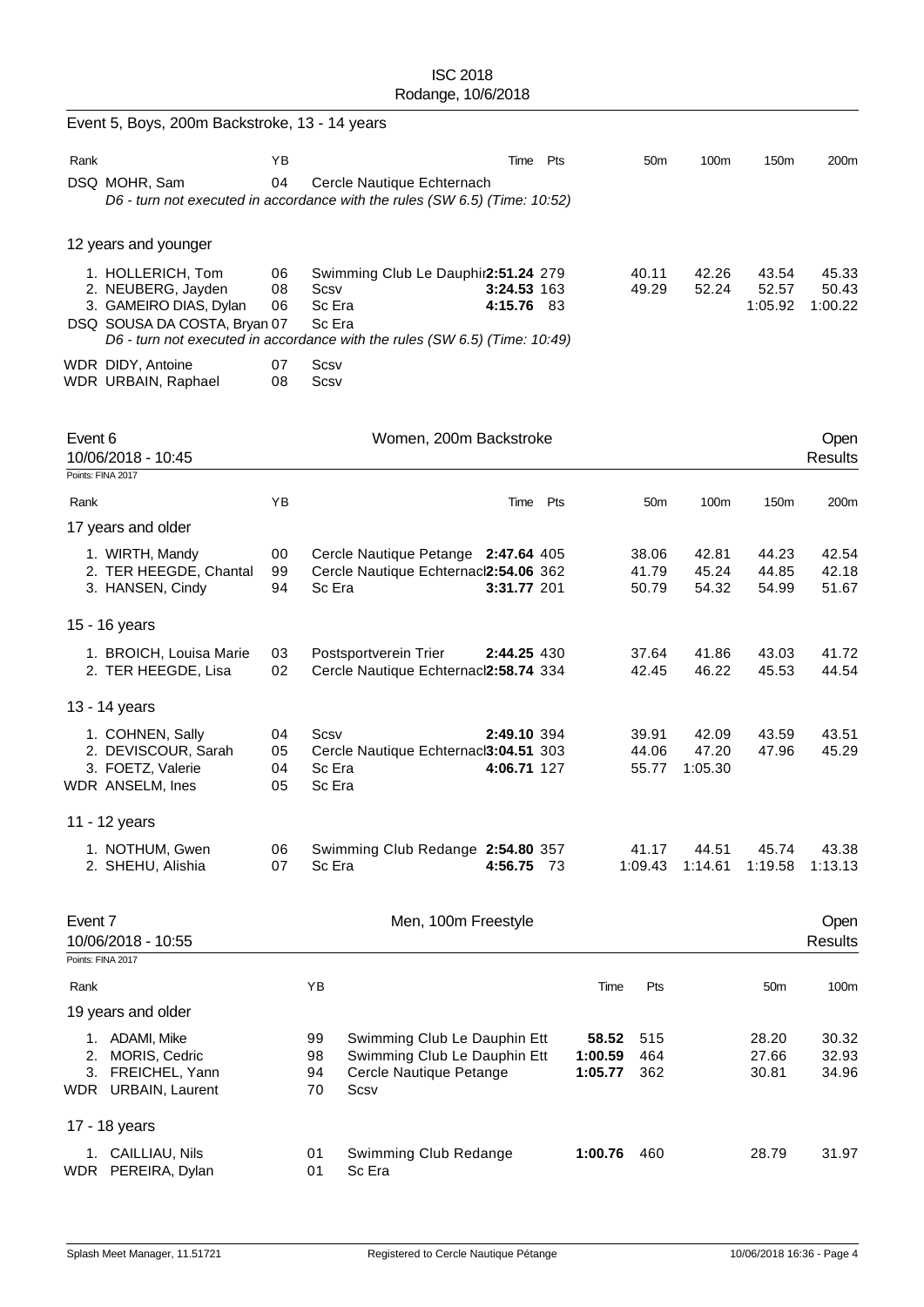# Event 7, Men, 100m Freestyle

|            | 15 - 16 years                                                   |    |                                                                                   |         |     |         |         |
|------------|-----------------------------------------------------------------|----|-----------------------------------------------------------------------------------|---------|-----|---------|---------|
|            | 1. RUBIOLO, Nathan                                              | 02 | Schwammclub Deifferdang                                                           | 58.71   | 510 | 28.42   | 30.29   |
| 2.         | <b>BOURCKEL, Mike</b>                                           | 03 | Cercle de Natation Wiltz                                                          | 1:00.79 | 459 | 28.59   | 32.20   |
|            | 3. WIRTH, David                                                 | 02 | Cercle Nautique Petange                                                           | 1:00.86 | 457 | 29.14   | 31.72   |
|            | 4. NICOLAS, Jeff                                                | 03 | Cercle de Natation Wiltz                                                          | 1:01.66 | 440 | 29.40   | 32.26   |
| 5.         | KIRCH, Felix                                                    | 03 | CNDu                                                                              | 1:02.00 | 433 | 29.30   | 32.70   |
| 6.         | <b>BOENTGES, Kevin</b>                                          | 03 | Cercle Nautique Petange                                                           | 1:02.81 | 416 | 30.54   | 32.27   |
|            | 7. FABER, Pol                                                   | 03 | Swimming Club Le Dauphin Ett                                                      | 1:02.88 | 415 | 30.41   | 32.47   |
| 8.         | CIRELLI, Marco                                                  | 02 | Cercle de Natation Wiltz                                                          | 1:03.31 | 406 | 30.73   | 32.58   |
|            | 9. STAGGS, Ted                                                  | 02 | Cercle Nautique Petange                                                           | 1:04.16 | 390 | 30.38   | 33.78   |
| 10.        | GIRS, Matheo                                                    | 02 | Cercle de Natation Wiltz                                                          | 1:05.12 | 373 | 31.12   | 34.00   |
|            | 11. WEIDERT, Jo                                                 | 03 | Cercle Nautique Echternach                                                        | 1:06.82 | 346 | 31.11   | 35.71   |
| 12.        | MAAS-KOOB, Cedric                                               | 02 | Swimming Club Le Dauphin Ett                                                      | 1:07.10 | 341 | 32.44   | 34.66   |
|            | 13. FUCCI, Nicolo                                               | 03 | CNDu                                                                              | 1:08.67 | 318 | 32.42   | 36.25   |
|            | 14. LETSCH, David                                               | 02 | Cercle Nautique Echternach                                                        | 1:16.76 | 228 | 36.65   | 40.11   |
|            | DSQ THILL, Victor                                               | 03 | Cercle Nautique Echternach                                                        |         |     |         |         |
|            |                                                                 |    | G1 - behaviour at the start not in accordance with the rules (SW 4) (Time: 11:22) |         |     |         |         |
|            | DSQ WEBER, Loris                                                | 03 | CNDu                                                                              |         |     |         |         |
|            | G2 - Starting before the starting signal (SW 4.4) (Time: 11:20) |    |                                                                                   |         |     |         |         |
| <b>DNS</b> | <b>MICHIELS, Patrick</b>                                        | 02 | Cercle Nautique Echternach                                                        |         |     |         |         |
|            | WDR CONSTANTINO CAEIRO, Diogo3                                  |    | <b>CNDu</b>                                                                       |         |     |         |         |
|            | WDR KOHN-CANTOREGGI, Daniel 03                                  |    | <b>CNDu</b>                                                                       |         |     |         |         |
|            |                                                                 |    |                                                                                   |         |     |         |         |
|            | 13 - 14 years                                                   |    |                                                                                   |         |     |         |         |
| 1.         | JAAS, Jeff                                                      | 04 | Swimming Club Le Dauphin Ett                                                      | 58.78   | 508 | 28.19   | 30.59   |
| 2.         | SIMAO NOGUEIRA, Joao                                            | 04 | Schwammclub Deifferdang                                                           | 1:03.27 | 407 | 29.85   | 33.42   |
| 3.         | KOHL, Charel                                                    | 04 | Swimming Club Le Dauphin Ett                                                      | 1:04.71 | 380 | 31.34   | 33.37   |
|            | 4. DENTER, Arthur                                               | 04 | Cercle Nautique Echternach                                                        | 1:07.66 | 333 | 31.89   | 35.77   |
| 5.         | NAFFOUTI, Nael                                                  | 05 | Cercle de Natation Wiltz                                                          | 1:09.18 | 311 | 32.92   | 36.26   |
|            | 6. LINDMARK MELO, Hugo                                          | 04 | CNDu                                                                              | 1:10.14 | 299 | 33.84   | 36.30   |
|            | 7. BOURGUIGNON, Benjamin                                        | 05 | Swimming Club Le Dauphin Ett                                                      | 1:10.58 | 293 | 34.19   | 36.39   |
|            | 8. BOENTGES, Kimi                                               | 05 | Cercle Nautique Petange                                                           | 1:10.77 | 291 | 34.33   | 36.44   |
|            | 9. PUETZ, Christophe                                            | 04 | Swimming Club Le Dauphin Ett                                                      | 1:12.35 | 272 | 33.90   | 38.45   |
|            | 10. FETZ, Tom                                                   | 04 | Cercle Nautique Echternach                                                        | 1:13.56 | 259 | 34.37   | 39.19   |
| 11.        | MOHR, Sam                                                       | 04 | Cercle Nautique Echternach                                                        | 1:15.48 | 240 | 34.65   | 40.83   |
|            | 12. REGE, Shaunak                                               | 04 | Sc Era                                                                            | 1:30.50 | 139 | 41.36   | 49.14   |
| 13.        | MONTENERO, Enzo                                                 | 05 | Sc Era                                                                            | 1:50.74 | 76  | 55.85   | 54.89   |
|            | WDR WEYRICH, Mike                                               | 05 | Swimming Club Le Dauphin Ett                                                      |         |     |         |         |
|            |                                                                 |    |                                                                                   |         |     |         |         |
|            | 12 years and younger                                            |    |                                                                                   |         |     |         |         |
|            | 1. HOLLERICH, Tom                                               | 06 | Swimming Club Le Dauphin Ett                                                      | 1:16.13 | 233 | 36.38   | 39.75   |
| 2.         | <b>ESCHETTE, Louis</b>                                          | 07 | Cercle de Natation Wiltz                                                          | 1:18.23 | 215 | 39.16   | 39.07   |
|            | 3. HAAG, Yanic                                                  | 07 | Swimming Club Redange                                                             | 1:18.78 | 211 | 37.09   | 41.69   |
| 4.         | RIES JITCOV, Evghenii                                           | 07 | Cercle Nautique Petange                                                           | 1:20.53 | 197 | 39.49   | 41.04   |
| 5.         | COLONERUS, Daniel                                               | 08 | Scsv                                                                              | 1:25.35 | 166 | 39.32   | 46.03   |
| 6.         | WIRTH, Neckel                                                   | 07 | Cercle de Natation Wiltz                                                          | 1:30.65 | 138 | 43.90   | 46.75   |
|            | 7. ANISKO, Leonard                                              | 08 | Cercle Nautique Petange                                                           | 1:32.33 | 131 | 41.93   | 50.40   |
|            | 8. FRAITURE, Sullivan                                           | 06 | Scsv                                                                              | 1:32.95 | 128 | 43.28   | 49.67   |
| 9.         | SOUSA DA COSTA, Bryan                                           | 07 | Sc Era                                                                            | 1:35.15 | 119 | 41.34   | 53.81   |
| 10.        | SZYBOWSKI, Jakub                                                | 07 | Cercle Nautique Petange                                                           | 1:35.72 | 117 | 44.25   | 51.47   |
| 11.        | WOLTER, Noa                                                     | 08 | Cercle Nautique Petange                                                           | 1:50.09 | 77  | 50.05   | 1:00.04 |
| 12.        | GAMEIRO DIAS, Dylan                                             | 06 | Sc Era                                                                            | 1:51.11 | 75  | 55.63   | 55.48   |
|            | 13. RIBEIRO GARCIA, David                                       | 07 | Cercle Nautique Petange                                                           | 2:02.05 | 56  | 55.09   | 1:06.96 |
| 14.        | SCHEECK, Lennox                                                 | 10 | Swimming Club Redange                                                             | 2:08.87 | 48  |         |         |
| 15.        | RIGGIO, Yanis                                                   | 07 | Cercle Nautique Petange                                                           | 2:43.09 | 23  | 1:31.38 | 1:11.71 |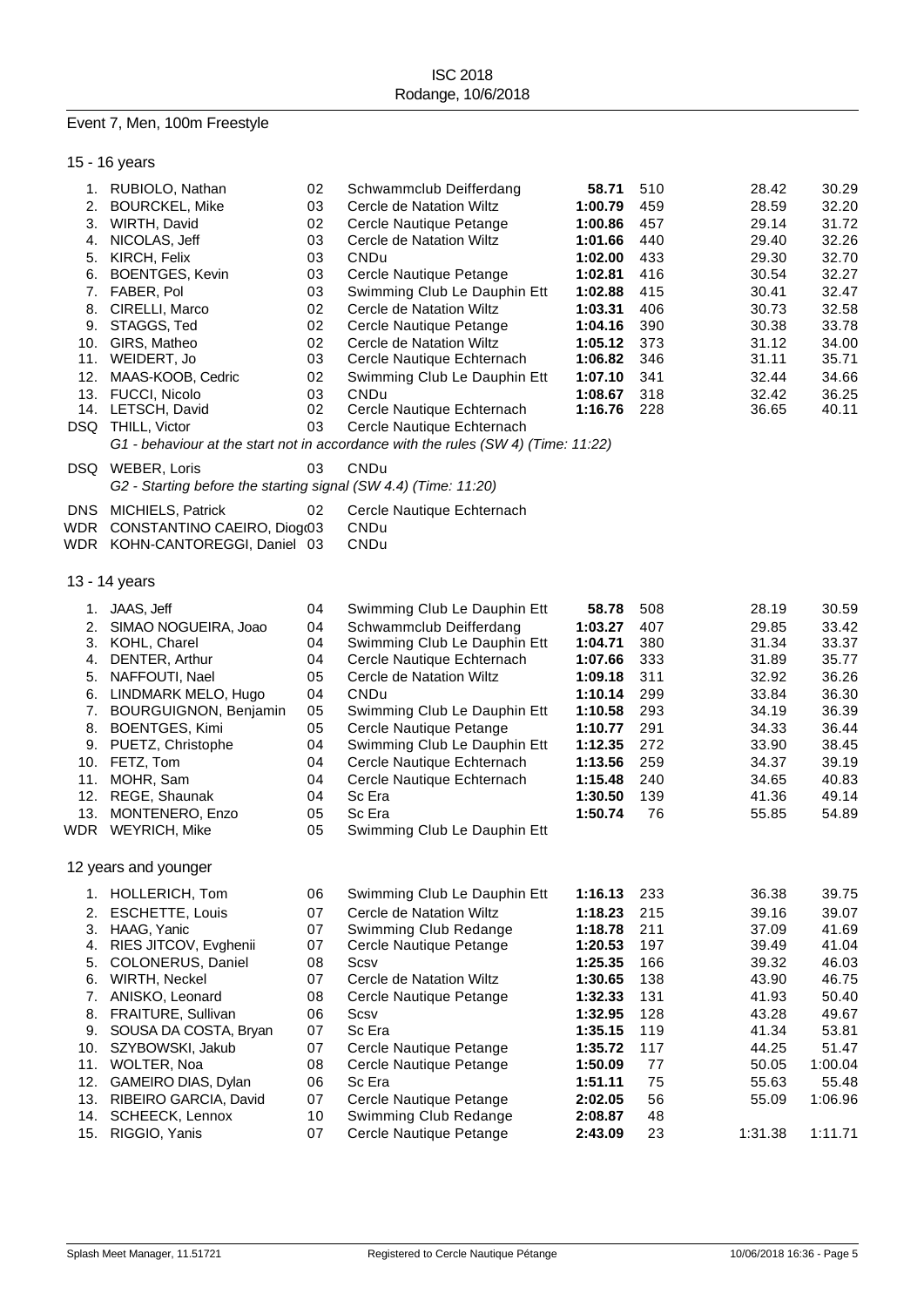| Event 8           | 10/06/2018 - 11:20              |    | Women, 100m Freestyle        |         |     |                 | Open<br><b>Results</b> |
|-------------------|---------------------------------|----|------------------------------|---------|-----|-----------------|------------------------|
| Points: FINA 2017 |                                 |    |                              |         |     |                 |                        |
| Rank              |                                 | YB |                              | Time    | Pts | 50 <sub>m</sub> | 100m                   |
|                   | 17 years and older              |    |                              |         |     |                 |                        |
|                   | 1. FABER, Maiti                 | 01 | Swimming Club Le Dauphin Ett | 1:01.74 | 599 | 30.00           | 31.74                  |
| 2.                | HOLLERICH, Anne                 | 01 | Swimming Club Le Dauphin Ett | 1:08.03 | 448 | 32.94           | 35.09                  |
|                   | 3. FETZ, Melanie                | 01 | Cercle Nautique Echternach   | 1:10.00 | 411 | 33.76           | 36.24                  |
| 4.                | <b>BROICH, Lea-Sophie</b>       | 00 | Postsportverein Trier        | 1:12.15 | 375 | 34.33           | 37.82                  |
| 5.                | WIRTH, Mandy                    | 00 | Cercle Nautique Petange      | 1:14.72 | 338 | 34.34           | 40.38                  |
|                   | 6. TER HEEGDE, Chantal          | 99 | Cercle Nautique Echternach   | 1:14.90 | 335 | 35.79           | 39.11                  |
|                   | 7. AMORIM GONCALVES, Silvia     | 98 | Cercle de Natation Wiltz     | 1:19.47 | 281 | 38.00           | 41.47                  |
|                   | 8. HANSEN, Cindy                | 94 | Sc Era                       | 1:22.85 | 248 | 40.55           | 42.30                  |
|                   | 15 - 16 years                   |    |                              |         |     |                 |                        |
|                   | 1. HAAS, Kathrin                | 03 | Scsv                         | 1:08.09 | 446 | 33.36           | 34.73                  |
|                   | 2. BROICH, Louisa Marie         | 03 | Postsportverein Trier        | 1:08.37 | 441 | 32.21           | 36.16                  |
|                   | 3. YOSHIDA, Tomoyo              | 02 | CNDu                         | 1:14.76 | 337 | 35.55           | 39.21                  |
|                   | 4. TER HEEGDE, Lisa             | 02 | Cercle Nautique Echternach   | 1:15.63 | 326 | 36.50           | 39.13                  |
|                   | 5. FERREIRA ANAU, Filipa        | 02 | Cercle de Natation Wiltz     | 1:17.85 | 299 | 37.52           | 40.33                  |
| 6.                | TEIXEIRA PEREIRA, Lara          | 02 | Cercle Nautique Petange      | 1:26.85 | 215 | 39.32           | 47.53                  |
|                   | DNS KESEROVIC, Marine           | 02 | CNDu                         |         |     |                 |                        |
|                   | 13 - 14 years                   |    |                              |         |     |                 |                        |
| 1.                | DEVISCOUR, Sarah                | 05 | Cercle Nautique Echternach   | 1:09.44 | 421 | 33.56           | 35.88                  |
| 2.                | HAAG, Nora                      | 04 | Swimming Club Redange        | 1:09.65 | 417 | 33.64           | 36.01                  |
| 3.                | VERLAQUE, Ciara                 | 04 | <b>CNDu</b>                  | 1:10.07 | 410 | 32.41           | 37.66                  |
|                   | 4. ALBERS, Neele                | 05 | Swimming Club Le Dauphin Ett | 1:10.09 | 409 | 33.70           | 36.39                  |
|                   | 5. REDING, Alyssa               | 04 | Swimming Club Le Dauphin Ett | 1:10.51 | 402 | 33.27           | 37.24                  |
| 6.                | CALMES, Lara                    | 04 | Schwammclub Monnerech        | 1:10.52 | 402 | 33.33           | 37.19                  |
|                   | 7. LEBRUN, Tatjana              | 04 | Scsv                         | 1:13.86 | 350 | 36.02           | 37.84                  |
|                   | 8. PINTO TEIXEIRA, Martha       | 04 | Cercle de Natation Wiltz     | 1:21.38 | 261 | 37.95           | 43.43                  |
| 9.                | DA SILVA PAIVA, Ana             | 04 | Sc Era                       | 1:22.65 | 249 | 39.82           | 42.83                  |
|                   | 10. FOETZ, Valerie              | 04 | Sc Era                       | 1:35.42 | 162 | 45.51           | 49.91                  |
| <b>WDR</b>        | ANSELM, Ines                    | 05 | Sc Era                       |         |     |                 |                        |
| WDR               | URBAIN, Lara                    | 05 | Scsv                         |         |     |                 |                        |
|                   | 11 - 12 years                   |    |                              |         |     |                 |                        |
| 1.                | BORDONARO, Madeleine            | 06 | Cercle Nautique Petange      | 1:08.55 | 438 | 32.99           | 35.56                  |
| 2.                | NOTHUM, Gwen                    | 06 | Swimming Club Redange        | 1:14.90 | 335 | 36.10           | 38.80                  |
| 3.                | REUTER, Celina                  | 07 | Scsv                         | 1:21.22 | 263 | 39.01           | 42.21                  |
| 4.                | THILL, Angie                    | 06 | Cercle Nautique Petange      | 1:21.87 | 257 | 39.62           | 42.25                  |
|                   | 5. KOENIG, Aurelie              | 07 | Swimming Club Redange        | 1:21.89 | 256 | 39.24           | 42.65                  |
| 6.                | TEIXEIRA FERREIRA, Soraia       | 06 | Cercle Nautique Petange      | 1:40.84 | 137 | 47.23           | 53.61                  |
|                   | 7. SHEHU, Alishia               | 07 | Sc Era                       | 1:57.16 | 87  | 54.04           | 1:03.12                |
| 8.                | COSTA MEDEIROS, Nicole          | 07 | Cercle Nautique Petange      | 2:02.20 | 77  | 57.13           | 1:05.07                |
| 9.                | TROMBINI, Sara                  | 07 | Sc Era                       | 2:08.45 | 66  | 54.77           | 1:13.68                |
|                   | WDR GOENEN-KESSLER, Dina-Niki07 |    | Scsv                         |         |     |                 |                        |
|                   | 10 years and younger            |    |                              |         |     |                 |                        |
|                   | 1. ALLAR, Maud                  | 08 | Cercle Nautique Petange      | 1:22.22 | 253 | 39.31           | 42.91                  |
|                   | 2. AVEZ, Paule Audrey           | 08 | Cercle Nautique Petange      | 1:34.61 | 166 | 42.49           | 52.12                  |
|                   | 3. HEINEN, Maya                 | 09 | Scsv                         | 1:41.76 | 133 | 47.74           | 54.02                  |
| 4.                | REUTER, Cynthia                 | 09 | Scsv                         | 1:48.80 | 109 | 52.88           | 55.92                  |
| 5.                | LEUSCHEN, Hanna                 | 10 | Scsv                         | 1:55.77 | 90  | 55.45           | 1:00.32                |
| 6.                | THILL, Shana                    | 10 | Cercle Nautique Petange      | 2:21.91 | 49  | 1:04.59         | 1:17.32                |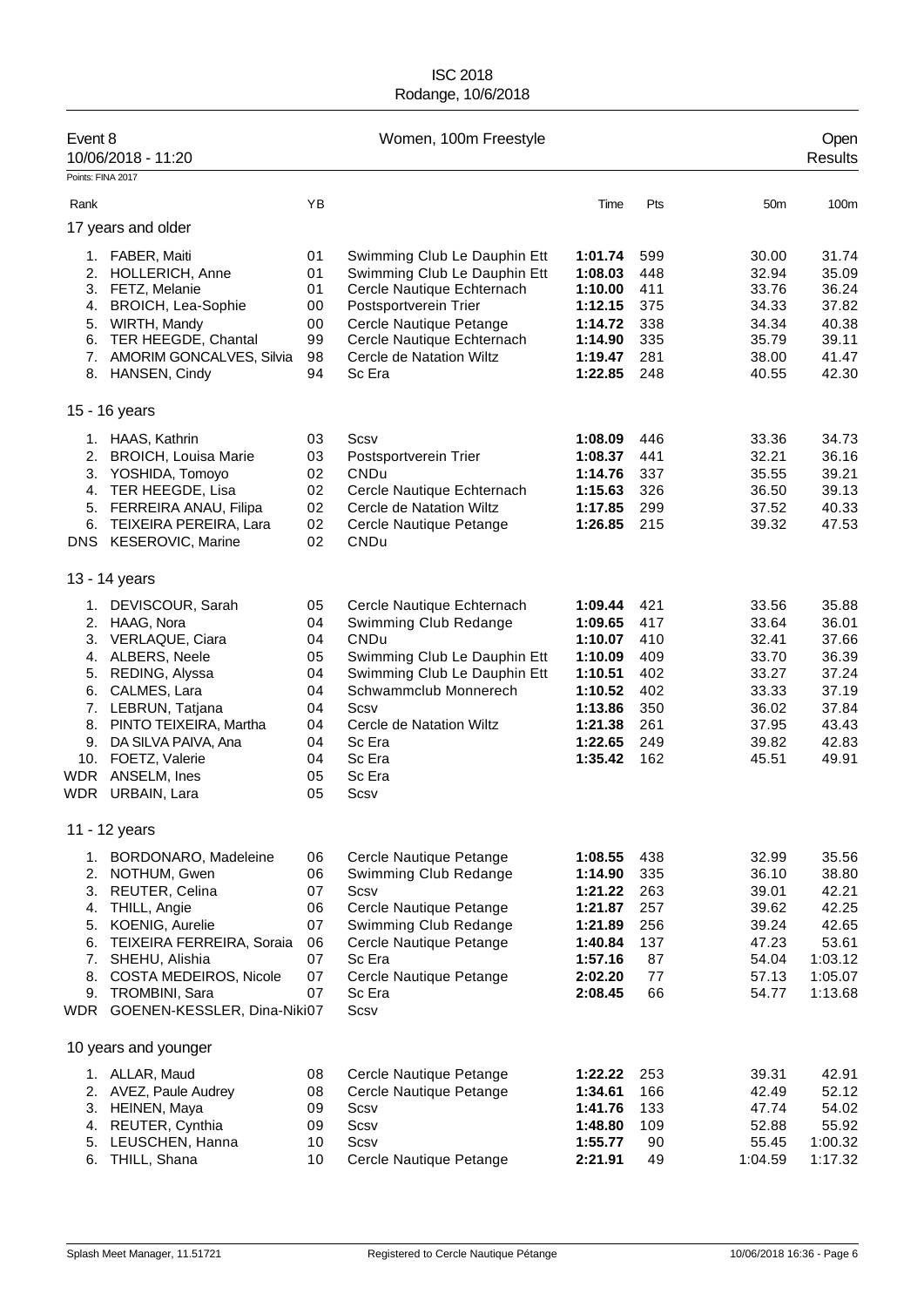| Event 9           | 10/06/2018 - 11:45                                                                |                | Mixed, 4 x 100m Medley |                                                                         |                    |                           |                           |  |
|-------------------|-----------------------------------------------------------------------------------|----------------|------------------------|-------------------------------------------------------------------------|--------------------|---------------------------|---------------------------|--|
| Points: FINA 2017 |                                                                                   |                |                        |                                                                         |                    |                           |                           |  |
| Rank              |                                                                                   |                |                        |                                                                         |                    | Time                      | Pts                       |  |
| 1.                | Swimming Club Le Dauphin Ett 1<br>FABER, Maiti<br><b>MORIS, Cedric</b><br>$+0.79$ | 34.40<br>35.50 | 1:09.60<br>1:14.74     | Swimming Club Le Dauphin Ett<br>ADAMI, Mike<br><b>HOLLERICH, Anne</b>   | $+0.33$<br>$+0.19$ | 4:39.12<br>29.89<br>32.29 | 501<br>1:07.06<br>1:07.72 |  |
| 2.                | Swimming Club Le Dauphin Ett 2<br>FABER. Pol<br>ALBERS, Neele                     | 34.14<br>38.21 | 1:08.78<br>1:20.92     | Swimming Club Le Dauphin Ett<br>REDING, Alyssa<br><b>BECKERS, Felix</b> | $+0,40$<br>$+0,17$ | 4:42.66<br>34.22<br>26.53 | 482<br>1:17.16<br>55.80   |  |
| 3.                | Cercle Nautique Pétange 1<br>WIRTH, Mandy<br>BORDONARO, Madeleine                 | 37.69<br>41.00 | 1:18.50<br>1:26.29     | Cercle Nautique Petange<br>WIRTH, David<br><b>BOENTGES, Kevin</b>       | $+0.60$<br>$+0.42$ | 4:58.24<br>32.02<br>29.68 | 410<br>1:10.51<br>1:02.94 |  |
| 4.                | Cercle Nautique Echternach 1<br>FETZ, Melanie<br>THILL, Victor<br>$+0.58$         | 39.32<br>38.28 | 1:21.96<br>1:23.76     | Cercle Nautique Echternach<br>DENTER, Arthur<br>DEVISCOUR, Sarah        | $+0.54$<br>$+0.64$ | 5:24.24<br>35.87<br>35.75 | 319<br>1:20.64<br>1:17.88 |  |
| 5.                | Cercle Nautique Pétange 2<br>THILL, Angie<br>ALLAR, Maud<br>$+0,41$               | 46.65<br>49.50 | 1:35.58<br>1:45.20     | Cercle Nautique Petange<br>FREICHEL, Yann<br>STAGGS, Ted                | $+0.81$<br>$+0.73$ | 5:41.44<br>34.96<br>31.50 | 273<br>1:16.41<br>1:04.25 |  |
| 6.                | Cercle Nautique Echternach 2<br>TER HEEGDE, Chantal<br>WEIDERT, Jo<br>$+0,60$     | 42.11<br>40.77 | 1:25.57<br>1:29.44     | Cercle Nautique Echternach<br>TER HEEGDE. Lisa<br>FETZ, Tom             | $+0.44$<br>$+0.56$ | 5:42.70<br>44.15<br>34.91 | 270<br>1:34.75<br>1:12.94 |  |

DSQ Cercle Nautique Pétange 3 Cercle Nautique Petange *M2 - section was not finished in accordance with the rule which applies to the stroke concerned (SW 9.3) (Time: 12:04)*

SZYBOWSKI, Jakub, AVEZ, Paule Audrey, BOENTGES, Kimi, TEIXEIRA FERREIRA, Soraia

| Event 10                                |    | Men, 200m Medley                      |             |     |                 |       |                  | Open    |
|-----------------------------------------|----|---------------------------------------|-------------|-----|-----------------|-------|------------------|---------|
| 10/06/2018 - 14:00<br>Points: FINA 2017 |    |                                       |             |     |                 |       |                  | Results |
|                                         |    |                                       |             |     |                 |       |                  |         |
| Rank                                    | YB |                                       | Time        | Pts | 50 <sub>m</sub> | 100m  | 150 <sub>m</sub> | 200m    |
| 19 years and older                      |    |                                       |             |     |                 |       |                  |         |
| 1. ELSEN, Emilien                       | 99 | <b>Natation Club Athus</b>            | 2:54.32 279 |     | 38.02           | 47.71 | 49.87            | 38.72   |
| 17 - 18 years                           |    |                                       |             |     |                 |       |                  |         |
| WDR CAILLIAU, Nils                      | 01 | Swimming Club Redange                 |             |     |                 |       |                  |         |
| 15 - 16 years                           |    |                                       |             |     |                 |       |                  |         |
| 1. BOURCKEL, Mike                       | 03 | Cercle de Natation Wiltz              | 2:35.17 396 |     | 34.35           | 39.86 | 47.10            | 33.86   |
| 2. BOENTGES, Kevin                      | 03 | Cercle Nautique Petange               | 2:35.18 396 |     | 33.89           | 44.09 | 45.61            | 31.59   |
| 3. STAGGS, Ted                          | 02 | Cercle Nautique Petange 2:45.14 328   |             |     | 35.83           | 45.71 | 47.33            | 36.27   |
| DNS MICHIELS, Patrick                   | 02 | Cercle Nautique Echternach            |             |     |                 |       |                  |         |
| 13 - 14 years                           |    |                                       |             |     |                 |       |                  |         |
| 1. DENTER, Arthur                       | 04 | Cercle Nautique Echternacl2:53.03 285 |             |     | 38.75           | 46.44 | 50.65            | 37.19   |
| 2. BOENTGES, Kimi                       | 05 | Cercle Nautique Petange 3:04.09 237   |             |     | 42.13           | 51.38 | 54.15            | 36.43   |
| 3. MOHR, Sam                            | 04 | Cercle Nautique Echternaci3:05.22 233 |             |     | 42.10           | 47.80 | 54.96            | 40.36   |
| 4. DELIEGE, Brice                       | 04 | <b>Natation Club Athus</b>            | 3:05.87 230 |     | 46.77           | 48.21 | 50.18            | 40.71   |
| 5. FETZ, Tom                            | 04 | Cercle Nautique Echternaci3:06.81 227 |             |     | 44.01           | 45.83 | 57.18            | 39.79   |
| 6. NAFFOUTI, Nael                       | 05 | Cercle de Natation Wiltz              | 3:09.10 219 |     | 41.64           | 52.13 | 55.18            | 40.15   |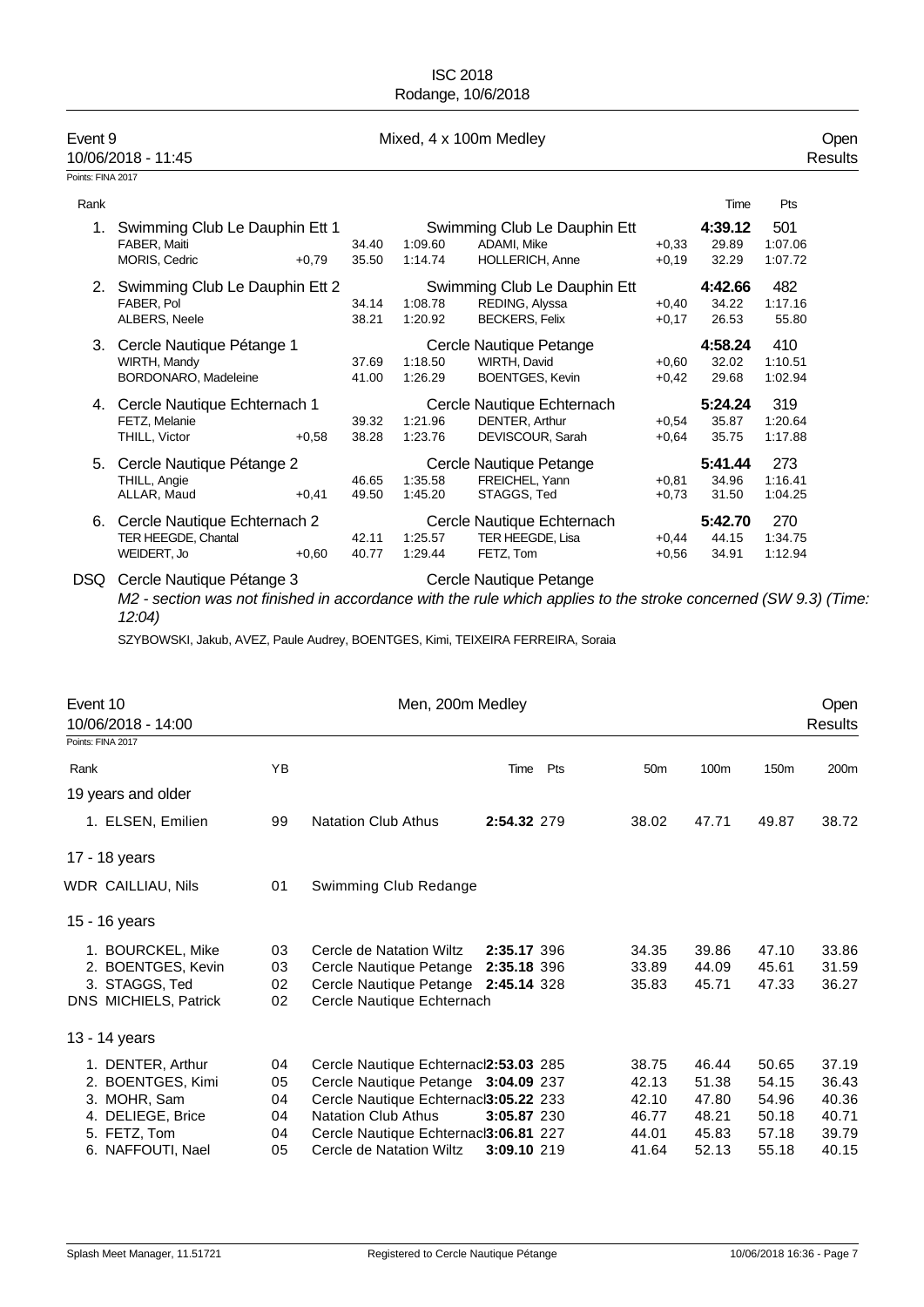## Event 10, Men, 200m Medley

12 years and younger

| 1. COLONERUS, Daniel  | 08  | Scsv | 3:26.36 168 | 48.97 | 51.52 | 57.60   | 48.27 |
|-----------------------|-----|------|-------------|-------|-------|---------|-------|
| 2. FRAITURE, Sullivan | 06. | Scsv | 3:32.91 153 | 47.66 | 59.88 | 58.32   | 47.05 |
| 3. NEUBERG, Jayden    | 08  | Scsv | 3:35.01 149 |       |       | 1:02.71 | 44.70 |
| DNS DIDY, Antoine     | 07  | Scsv |             |       |       |         |       |
| WDR URBAIN, Raphael   | 08  | Scsv |             |       |       |         |       |

| Event 11 | 10/06/2018 - 14:15         |    | Women, 200m Medley                                                                                              |             |     |                 |       |       | Open<br><b>Results</b> |
|----------|----------------------------|----|-----------------------------------------------------------------------------------------------------------------|-------------|-----|-----------------|-------|-------|------------------------|
|          | Points: FINA 2017          |    |                                                                                                                 |             |     |                 |       |       |                        |
| Rank     |                            | YB |                                                                                                                 | Time        | Pts | 50 <sub>m</sub> | 100m  | 150m  | 200m                   |
|          | 17 years and older         |    |                                                                                                                 |             |     |                 |       |       |                        |
|          | 1. WIRTH, Mandy            | 00 | Cercle Nautique Petange                                                                                         | 2:56.83 362 |     | 36.22           | 43.92 | 57.92 | 38.77                  |
|          | 2. BROICH, Lea-Sophie      | 00 | Postsportverein Trier                                                                                           | 2:58.32 353 |     | 37.82           | 44.95 | 54.53 | 41.02                  |
|          | 15 - 16 years              |    |                                                                                                                 |             |     |                 |       |       |                        |
|          | 1. HAAS, Kathrin           | 03 | Scsv                                                                                                            | 2:43.72 457 |     | 36.83           | 43.55 | 44.71 | 38.63                  |
|          | 2. BROICH, Louisa Marie    | 03 | Postsportverein Trier                                                                                           | 2:53.50 384 |     | 38.22           | 45.49 | 51.25 | 38.54                  |
|          | 3. TER HEEGDE, Lisa        | 02 | Cercle Nautique Echternacl3:08.06 301                                                                           |             |     | 44.46           | 46.90 | 55.43 | 41.27                  |
|          | 13 - 14 years              |    |                                                                                                                 |             |     |                 |       |       |                        |
|          | 1. GEORGES, Madeleine      | 05 | <b>Natation Club Athus</b>                                                                                      | 2:50.10 407 |     | 34.71           | 43.47 | 50.19 | 41.73                  |
|          | 2. COHNEN, Sally           | 04 | Scsv                                                                                                            | 2:52.54 390 |     | 40.08           | 44.27 | 49.46 | 38.73                  |
|          | 3. DEVISCOUR, Sarah        | 05 | Cercle Nautique Echternacl3:17.38 260                                                                           |             |     | 46.57           | 49.77 | 58.54 | 42.50                  |
|          | 4. PINTO TEIXEIRA, Martha  | 04 | Cercle de Natation Wiltz                                                                                        | 3:17.73 259 |     | 41.12           | 53.73 | 57.21 | 45.67                  |
|          | DSQ SCHILTZ, Marie         | 05 | <b>Natation Club Athus</b>                                                                                      |             |     |                 |       |       |                        |
|          | 14:23                      |    | M2 - section was not finished in accordance with the rule which applies to the stroke concerned (SW 9.3) (Time: |             |     |                 |       |       |                        |
|          | 11 - 12 years              |    |                                                                                                                 |             |     |                 |       |       |                        |
|          | 1. BORDONARO, Madeleine 06 |    | Cercle Nautique Petange 2:47.69 425                                                                             |             |     | 37.12           | 44.55 | 47.97 | 38.05                  |
|          | 2. NOTHUM, Gwen            | 06 | Swimming Club Redange 3:01.83 333                                                                               |             |     | 42.20           | 44.59 | 54.14 | 40.90                  |
|          | 3. REUTER, Celina          | 07 | Scsv                                                                                                            | 3:17.54 260 |     | 48.12           | 50.60 | 57.28 | 41.54                  |
|          | 4. KOENIG, Aurelie         | 07 | Swimming Club Redange 3:23.76 237                                                                               |             |     | 50.49           | 50.88 | 59.57 | 42.82                  |
|          | 5. THILL, Angie            | 06 | Cercle Nautique Petange 3:25.33 231                                                                             |             |     | 50.35           | 52.18 | 58.69 | 44.11                  |
|          | WDR GOENEN-KESSLER, D.     | 07 | Scsv                                                                                                            |             |     |                 |       |       |                        |
|          | 10 years and younger       |    |                                                                                                                 |             |     |                 |       |       |                        |
|          | 1. ALLAR, Maud             | 08 | Cercle Nautique Petange 3:22.70 240                                                                             |             |     | 50.86           | 51.95 | 56.54 | 43.35                  |
|          |                            |    |                                                                                                                 |             |     |                 |       |       |                        |

2. HEINEN, Maya 09 Scsv **3:57.53** 149 59.39 58.41 1:05.61 54.12<br>GQ REUTER, Cynthia 09 Scsv DSQ REUTER, Cynthia 09

*P2 - did not bring both arms forward simultaneously over water or did not bring both arms backward simultaneously under water through-out the race, according to SW 8.5 (SW 8.2) (Time: 14:24)*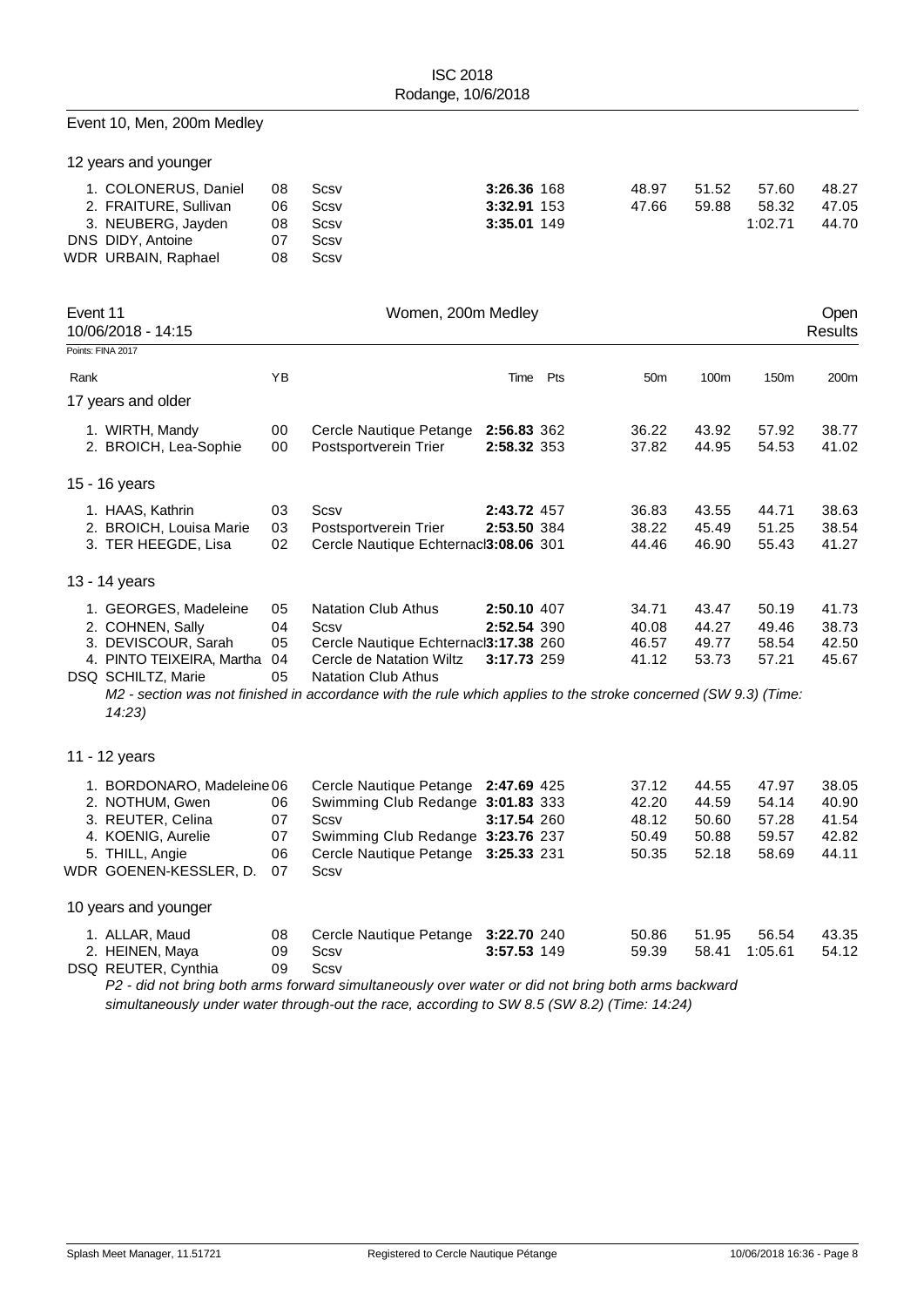| Event 12                               | 10/06/2018 - 14:35                                                                                                                                          |                                              | Men, 100m Breaststroke                                                                                                                                                                                                               |                                                                                      |                                                     |                                                                        | Open<br><b>Results</b>                                                         |
|----------------------------------------|-------------------------------------------------------------------------------------------------------------------------------------------------------------|----------------------------------------------|--------------------------------------------------------------------------------------------------------------------------------------------------------------------------------------------------------------------------------------|--------------------------------------------------------------------------------------|-----------------------------------------------------|------------------------------------------------------------------------|--------------------------------------------------------------------------------|
| Points: FINA 2017                      |                                                                                                                                                             |                                              |                                                                                                                                                                                                                                      |                                                                                      |                                                     |                                                                        |                                                                                |
| Rank                                   |                                                                                                                                                             | YB                                           |                                                                                                                                                                                                                                      | Time                                                                                 | Pts                                                 | 50m                                                                    | 100m                                                                           |
|                                        | 19 years and older                                                                                                                                          |                                              |                                                                                                                                                                                                                                      |                                                                                      |                                                     |                                                                        |                                                                                |
|                                        | 1. FREICHEL, Yann<br>WDR URBAIN, Laurent                                                                                                                    | 94<br>70                                     | Cercle Nautique Petange<br>Scsv                                                                                                                                                                                                      | 1:31.97                                                                              | 239                                                 | 42.37                                                                  | 49.60                                                                          |
|                                        | 15 - 16 years                                                                                                                                               |                                              |                                                                                                                                                                                                                                      |                                                                                      |                                                     |                                                                        |                                                                                |
| 3.<br>4.<br>5.<br>6.<br><b>DNS</b>     | 1. THILL, Victor<br>2. CIRELLI, Marco<br><b>BOENTGES, Kevin</b><br>NICOLAS, Jeff<br>WEIDERT, Jo<br>LETSCH, David<br>MICHIELS, Patrick                       | 03<br>02<br>03<br>03<br>03<br>02<br>02       | Cercle Nautique Echternach<br>Cercle de Natation Wiltz<br>Cercle Nautique Petange<br>Cercle de Natation Wiltz<br>Cercle Nautique Echternach<br>Cercle Nautique Echternach<br>Cercle Nautique Echternach                              | 1:20.43<br>1:24.73<br>1:28.29<br>1:29.75<br>1:30.65<br>1:39.91                       | 358<br>306<br>270<br>257<br>250<br>186              | 38.28<br>40.90<br>42.66<br>40.93<br>42.42<br>48.15                     | 42.15<br>43.83<br>45.63<br>48.82<br>48.23<br>51.76                             |
|                                        | 13 - 14 years                                                                                                                                               |                                              |                                                                                                                                                                                                                                      |                                                                                      |                                                     |                                                                        |                                                                                |
| 2.<br>3.<br>4.<br>6.<br><b>DNS</b>     | 1. DELIEGE, Brice<br>DENTER, Arthur<br>MOHR, Sam<br><b>BOENTGES, Kimi</b><br>5. LENEL, Jules<br>FERREIRA CASTRO, Igor<br>7. GUIOT, Erwann<br>COLIN, Mathias | 04<br>04<br>04<br>05<br>04<br>04<br>05<br>05 | <b>Natation Club Athus</b><br>Cercle Nautique Echternach<br>Cercle Nautique Echternach<br>Cercle Nautique Petange<br><b>Natation Club Athus</b><br>Swimming Club Redange<br><b>Natation Club Athus</b><br><b>Natation Club Athus</b> | 1:30.96<br>1:31.45<br>1:39.51<br>1:40.39<br>1:49.71<br>1:56.54<br>2:01.48            | 247<br>243<br>189<br>184<br>141<br>117<br>104       | 43.86<br>42.94<br>48.67<br>47.93<br>51.81<br>52.69<br>57.11            | 47.10<br>48.51<br>50.84<br>52.46<br>57.90<br>1:03.85<br>1:04.37                |
|                                        | 12 years and younger                                                                                                                                        |                                              |                                                                                                                                                                                                                                      |                                                                                      |                                                     |                                                                        |                                                                                |
| 2.<br>3.<br>4.<br>5.<br>6.<br>7.<br>8. | 1. HAAG, Yanic<br><b>ESCHETTE, Louis</b><br>WIRTH, Neckel<br>ANISKO, Leonard<br>SZYBOWSKI, Jakub<br>DEHALLEUX, Lukas<br>PIFF, Noah<br>BAIJOT, Timeo         | 07<br>07<br>07<br>08<br>07<br>08<br>07<br>09 | Swimming Club Redange<br>Cercle de Natation Wiltz<br>Cercle de Natation Wiltz<br>Cercle Nautique Petange<br>Cercle Nautique Petange<br><b>Natation Club Athus</b><br><b>Natation Club Athus</b><br><b>Natation Club Athus</b>        | 1:46.30<br>1:51.69<br>1:56.21<br>1:57.91<br>1:59.47<br>2:01.87<br>2:02.70<br>2:04.35 | 155<br>133<br>118<br>113<br>109<br>103<br>100<br>96 | 50.14<br>52.82<br>56.27<br>55.89<br>58.15<br>59.89<br>59.04<br>1:01.83 | 56.16<br>58.87<br>59.94<br>1:02.02<br>1:01.32<br>1:01.98<br>1:03.66<br>1:02.52 |
| Event 13<br>Points: FINA 2017          | 10/06/2018 - 14:45                                                                                                                                          |                                              | Women, 100m Breaststroke                                                                                                                                                                                                             |                                                                                      |                                                     |                                                                        | Open<br><b>Results</b>                                                         |
|                                        |                                                                                                                                                             | YB                                           |                                                                                                                                                                                                                                      |                                                                                      | Pts                                                 | 50 <sub>m</sub>                                                        |                                                                                |
| Rank                                   | 17 years and older                                                                                                                                          |                                              |                                                                                                                                                                                                                                      | Time                                                                                 |                                                     |                                                                        | 100m                                                                           |
| 2.<br>3.                               | 1. FETZ, Melanie<br>TER HEEGDE, Chantal<br><b>AMORIM GONCALVES, Silvia</b>                                                                                  | 01<br>99<br>98                               | Cercle Nautique Echternach<br>Cercle Nautique Echternach<br>Cercle de Natation Wiltz                                                                                                                                                 | 1:39.05<br>1:40.53<br>1:44.07                                                        | 274<br>262<br>236                                   | 46.25<br>46.97<br>49.41                                                | 52.80<br>53.56<br>54.66                                                        |
|                                        | 15 - 16 years                                                                                                                                               |                                              |                                                                                                                                                                                                                                      |                                                                                      |                                                     |                                                                        |                                                                                |
| 1.<br>2.                               | PEDROSA ANTONIO, Monica<br>TEIXEIRA PEREIRA, Lara                                                                                                           | 03<br>02                                     | Cercle de Natation Diekirch<br>Cercle Nautique Petange                                                                                                                                                                               | 1:25.89<br>1:52.81                                                                   | 420<br>185                                          | 42.20<br>52.07                                                         | 43.69<br>1:00.74                                                               |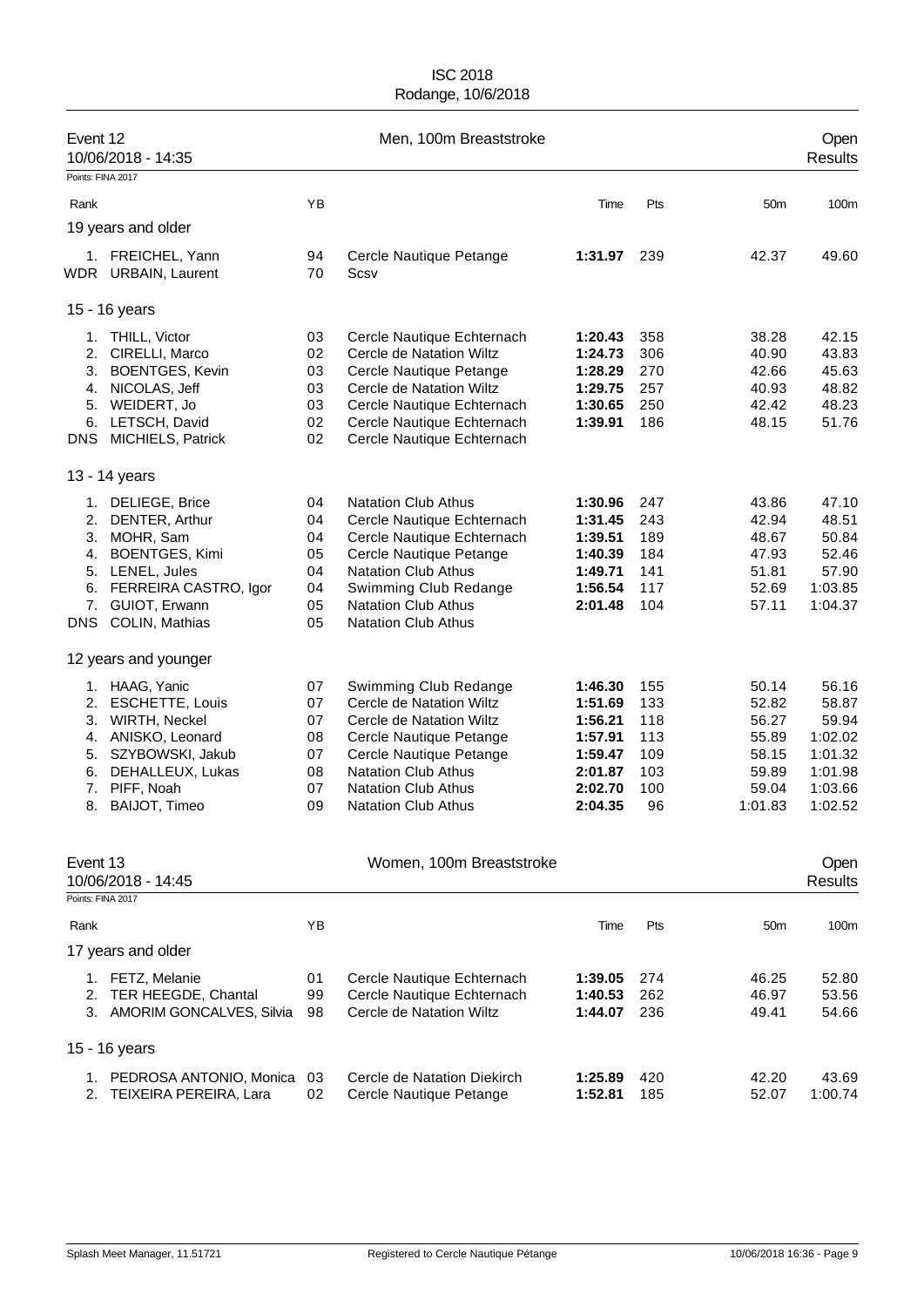#### Event 13, Women, 100m Breaststroke

|                                          | 13 - 14 years                                                                                                                                         |                                        |                                                                                                                                                                                                                                                                                           |                                                                |                                      |                                                          |                                                              |
|------------------------------------------|-------------------------------------------------------------------------------------------------------------------------------------------------------|----------------------------------------|-------------------------------------------------------------------------------------------------------------------------------------------------------------------------------------------------------------------------------------------------------------------------------------------|----------------------------------------------------------------|--------------------------------------|----------------------------------------------------------|--------------------------------------------------------------|
| 1.<br>2.<br>3.<br>4.<br>5.<br><b>WDR</b> | HAAG, Nora<br>LEBRUN, Tatjana<br>BAIJOT, Laura<br>PINTO TEIXEIRA, Martha<br>ROSSI, Lilou<br>DELOYE, Elodie                                            | 04<br>04<br>05<br>04<br>05<br>04       | Swimming Club Redange<br>Scsv<br><b>Natation Club Athus</b><br>Cercle de Natation Wiltz<br><b>Natation Club Athus</b><br>Swimming Club Redange                                                                                                                                            | 1:24.74<br>1:29.08<br>1:40.84<br>1:44.83<br>1:55.44            | 437<br>376<br>259<br>231<br>173      | 41.16<br>42.41<br>48.57<br>51.16<br>52.48                | 43.58<br>46.67<br>52.27<br>53.67<br>1:02.96                  |
|                                          | 11 - 12 years                                                                                                                                         |                                        |                                                                                                                                                                                                                                                                                           |                                                                |                                      |                                                          |                                                              |
| 1.<br>2.                                 | CONTER, Anja<br>COSTA MEDEIROS, Nicole                                                                                                                | 07<br>07                               | Swimming Club Redange<br>Cercle Nautique Petange                                                                                                                                                                                                                                          | 1:44.69<br>2:10.72                                             | 232<br>119                           | 49.74<br>1:01.75                                         | 54.95<br>1:08.97                                             |
|                                          | 10 years and younger                                                                                                                                  |                                        |                                                                                                                                                                                                                                                                                           |                                                                |                                      |                                                          |                                                              |
| 1.<br>2.<br>3.<br>4.<br>5.<br>6.<br>DSQ. | ALLAR, Maud<br>AVEZ, Paule Audrey<br><b>GEORGES, Violette</b><br>LAMBIN, Elisa<br>SMITH, Josephine<br>NOTHUM, June<br><b>REUTER, Elodie</b><br>14:57) | 08<br>08<br>08<br>09<br>09<br>09<br>09 | Cercle Nautique Petange<br>Cercle Nautique Petange<br><b>Natation Club Athus</b><br><b>Natation Club Athus</b><br>Swimming Club Redange<br>Swimming Club Redange<br>Scsv<br>B11 - movements of the legs not simultaneous, not on the same horizontal plane or alternating (SW 7.4) (Time: | 1:42.93<br>1:55.24<br>2:02.20<br>2:14.93<br>2:19.01<br>2:29.86 | 244<br>174<br>146<br>108<br>99<br>79 | 50.45<br>54.41<br>58.95<br>1:05.70<br>1:06.30<br>1:13.20 | 52.48<br>1:00.83<br>1:03.25<br>1:09.23<br>1:12.71<br>1:16.66 |

#### DSQ LEUSCHEN, Hanna 10 Scsv *B11 - movements of the legs not simultaneous, not on the same horizontal plane or alternating (SW 7.4) (Time: 14:49)*

| Event 14<br>10/06/2018 - 15:10 |    | Men, 200m Freestyle                   |             |     |                 |       |                  | <b>Open</b><br><b>Results</b> |
|--------------------------------|----|---------------------------------------|-------------|-----|-----------------|-------|------------------|-------------------------------|
| Points: FINA 2017              |    |                                       |             |     |                 |       |                  |                               |
| Rank                           | ΥB |                                       | Time        | Pts | 50 <sub>m</sub> | 100m  | 150 <sub>m</sub> | 200m                          |
| 19 years and older             |    |                                       |             |     |                 |       |                  |                               |
| 1. ELSEN, Emilien              | 99 | <b>Natation Club Athus</b>            | 2:33.86 291 |     | 33.62           | 40.32 | 41.00            | 38.92                         |
| 15 - 16 years                  |    |                                       |             |     |                 |       |                  |                               |
| 1. BOENTGES, Kevin             | 03 | Cercle Nautique Petange 2:15.29 428   |             |     | 32.99           | 35.56 | 35.06            | 31.68                         |
| 2. WIRTH, David                | 02 | Cercle Nautique Petange               | 2:15.64 425 |     | 31.31           | 35.59 | 35.84            | 32.90                         |
| 3. STAGGS, Ted                 | 02 | Cercle Nautique Petange 2:18.23 401   |             |     | 31.45           | 35.07 | 35.98            | 35.73                         |
| 4. BOURCKEL, Mike              | 03 | Cercle de Natation Wiltz              | 2:20.06 386 |     | 32.54           | 36.86 | 36.53            | 34.13                         |
| 5. THILL, Victor               | 03 | Cercle Nautique Echternacl2:20.34 383 |             |     | 32.63           | 36.12 | 37.00            | 34.59                         |
| 6. CIRELLI, Marco              | 02 | Cercle de Natation Wiltz              | 2:24.98 348 |     | 33.96           | 37.53 | 38.60            | 34.89                         |
| 7. WEIDERT, Jo                 | 03 | Cercle Nautique Echternacl2:29.92 314 |             |     | 34.68           | 40.01 | 40.57            | 34.66                         |
| 8. LETSCH, David               | 02 | Cercle Nautique Echternacl2:57.13 190 |             |     | 38.61           | 47.18 | 47.51            | 43.83                         |
| DNS MICHIELS, Patrick          | 02 | Cercle Nautique Echternach            |             |     |                 |       |                  |                               |
| 13 - 14 years                  |    |                                       |             |     |                 |       |                  |                               |
| 1. BOENTGES, Kimi              | 05 | Cercle Nautique Petange 2:40.16 258   |             |     | 37.58           | 41.34 |                  |                               |
| 2. FETZ, Tom                   | 04 | Cercle Nautique Echternacl2:48.54 221 |             |     | 37.16           | 44.18 | 45.18            | 42.02                         |
| 3. FERREIRA CASTRO, Igor 04    |    | Swimming Club Redange 3:20.19 132     |             |     | 40.35           | 49.85 | 54.48            | 55.51                         |
| 4. LENEL, Jules                | 04 | <b>Natation Club Athus</b>            | 3:28.75 116 |     | 44.51           | 53.46 | 57.45            | 53.33                         |
| 5. OLIVEIRA MARQUES, R.        | 04 | Swimming Club Redange 3:29.07 116     |             |     | 44.85           | 53.52 | 56.28            | 54.42                         |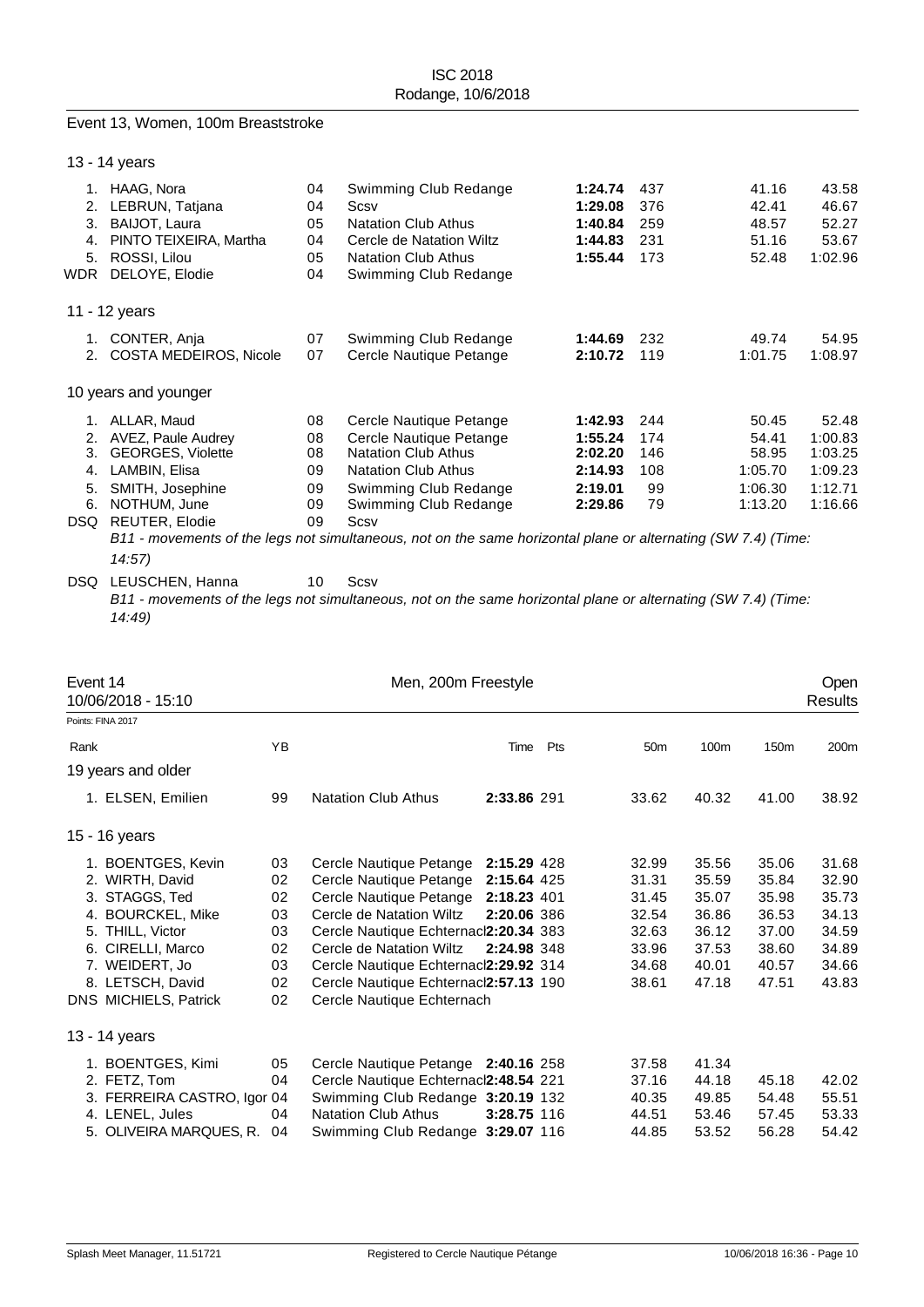# Event 14, Men, 200m Freestyle

12 years and younger

| 1. HAAG, Yanic             | 07 Swimming Club Redange 2:55.47 196   |  | 40.44 | 46.82 | 47.50                                | 40.71 |
|----------------------------|----------------------------------------|--|-------|-------|--------------------------------------|-------|
| 2. RIES JITCOV, Evghenii   | 07 Cercle Nautique Petange 3:07.61 160 |  | 42.47 | 47.98 | 50.67                                | 46.49 |
| 3. SZYBOWSKI, Jakub        | 07 Cercle Nautique Petange 3:31.60 112 |  | 49.04 | 56.07 | 57.23                                | 49.26 |
| 4. TEXEIRA GRAVELOS, Dio06 | Swimming Club Redange 3:50.97 86       |  |       |       | 51.02    58.12    1:01.52    1:00.31 |       |

| Event 15<br>Women, 200m Freestyle<br>10/06/2018 - 15:25                                                                                       |                                        |                                                                                                                                                                                                                                                                                      |          |                                                    |                                                    |                                                    | Open<br><b>Results</b>                             |  |  |  |  |
|-----------------------------------------------------------------------------------------------------------------------------------------------|----------------------------------------|--------------------------------------------------------------------------------------------------------------------------------------------------------------------------------------------------------------------------------------------------------------------------------------|----------|----------------------------------------------------|----------------------------------------------------|----------------------------------------------------|----------------------------------------------------|--|--|--|--|
| Points: FINA 2017                                                                                                                             |                                        |                                                                                                                                                                                                                                                                                      |          |                                                    |                                                    |                                                    |                                                    |  |  |  |  |
| Rank                                                                                                                                          | YB                                     |                                                                                                                                                                                                                                                                                      | Time Pts | 50 <sub>m</sub>                                    | 100m                                               | 150 <sub>m</sub>                                   | 200m                                               |  |  |  |  |
| 17 years and older                                                                                                                            |                                        |                                                                                                                                                                                                                                                                                      |          |                                                    |                                                    |                                                    |                                                    |  |  |  |  |
| 1. FETZ, Melanie<br>2. TER HEEGDE, Chantal                                                                                                    | 01<br>99                               | Cercle Nautique Echternacl2:39.24 357<br>Cercle Nautique Echternacl2:40.59 348                                                                                                                                                                                                       |          | 36.15<br>37.02                                     | 41.67<br>41.59                                     | 42.20<br>42.01                                     | 39.22<br>39.97                                     |  |  |  |  |
| 15 - 16 years                                                                                                                                 |                                        |                                                                                                                                                                                                                                                                                      |          |                                                    |                                                    |                                                    |                                                    |  |  |  |  |
| 1. TER HEEGDE, Lisa<br>2. FERREIRA ANAU, Filipa<br>3. TEIXEIRA PEREIRA, Lara 02                                                               | 02<br>02                               | Cercle Nautique Echternacl2:47.27 308<br>Cercle de Natation Wiltz<br>2:49.33 297<br>Cercle Nautique Petange 3:26.66 163                                                                                                                                                              |          | 37.85<br>37.59<br>43.77                            | 42.33<br>42.20<br>48.84                            | 43.87<br>44.46<br>58.56                            | 43.22<br>45.08<br>55.49                            |  |  |  |  |
| 13 - 14 years                                                                                                                                 |                                        |                                                                                                                                                                                                                                                                                      |          |                                                    |                                                    |                                                    |                                                    |  |  |  |  |
| 1. HAAG, Nora<br>2. GEORGES, Madeleine<br>3. CORREIA, Eva<br>4. DEVISCOUR, Sarah<br>5. BAIJOT, Laura<br>6. ROSSI, Lilou<br>WDR DELOYE, Elodie | 04<br>05<br>05<br>05<br>05<br>05<br>04 | Swimming Club Redange 2:34.57 390<br><b>Natation Club Athus</b><br>2:36.28 377<br>Cercle de Natation Diekirch2:42.03 339<br>Cercle Nautique Echternacl2:54.46 271<br><b>Natation Club Athus</b><br>3:09.27 212<br><b>Natation Club Athus</b><br>3:18.22 185<br>Swimming Club Redange |          | 36.66<br>36.36<br>35.92<br>38.01<br>43.90<br>44.54 | 40.41<br>39.56<br>41.06<br>44.15<br>50.02<br>50.36 | 40.03<br>40.28<br>42.31<br>48.62<br>52.53<br>51.18 | 37.47<br>40.08<br>42.74<br>43.68<br>42.82<br>52.14 |  |  |  |  |
| 11 - 12 years                                                                                                                                 |                                        |                                                                                                                                                                                                                                                                                      |          |                                                    |                                                    |                                                    |                                                    |  |  |  |  |
| 1. KOENIG, Aurelie<br>2. ELCHEROTH, Niki                                                                                                      | 07<br>07                               | Swimming Club Redange 2:55.40 267<br>Swimming Club Redange 2:58.21 254                                                                                                                                                                                                               |          | 41.08<br>41.59                                     | 45.90<br>46.38                                     | 46.11<br>46.72                                     | 42.31<br>43.52                                     |  |  |  |  |
| Event 16<br>10/06/2018 - 15:35<br>Points: FINA 2017                                                                                           |                                        | Men, 100m Backstroke                                                                                                                                                                                                                                                                 |          |                                                    |                                                    |                                                    | Open<br><b>Results</b>                             |  |  |  |  |

|      | Points: FINA 2017     |    |                            |         |     |                 |       |
|------|-----------------------|----|----------------------------|---------|-----|-----------------|-------|
| Rank |                       | ΥB |                            | Time    | Pts | 50 <sub>m</sub> | 100m  |
|      | 17 - 18 years         |    |                            |         |     |                 |       |
|      | WDR CAILLIAU, Nils    | 01 | Swimming Club Redange      |         |     |                 |       |
|      | 15 - 16 years         |    |                            |         |     |                 |       |
| 1.   | <b>BOURCKEL, Mike</b> | 03 | Cercle de Natation Wiltz   | 1:14.51 | 336 | 36.00           | 38.51 |
| 2.   | NICOLAS, Jeff         | 03 | Cercle de Natation Wiltz   | 1:15.85 | 319 | 36.94           | 38.91 |
| 3.   | THILL, Victor         | 03 | Cercle Nautique Echternach | 1:16.67 | 309 | 37.84           | 38.83 |
| 4.   | WEIDERT, Jo           | 03 | Cercle Nautique Echternach | 1:18.32 | 290 | 38.36           | 39.96 |
| 5.   | WIRTH, David          | 02 | Cercle Nautique Petange    | 1:23.07 | 243 | 39.34           | 43.73 |
| 6.   | LETSCH, David         | 02 | Cercle Nautique Echternach | 1:38.25 | 146 |                 |       |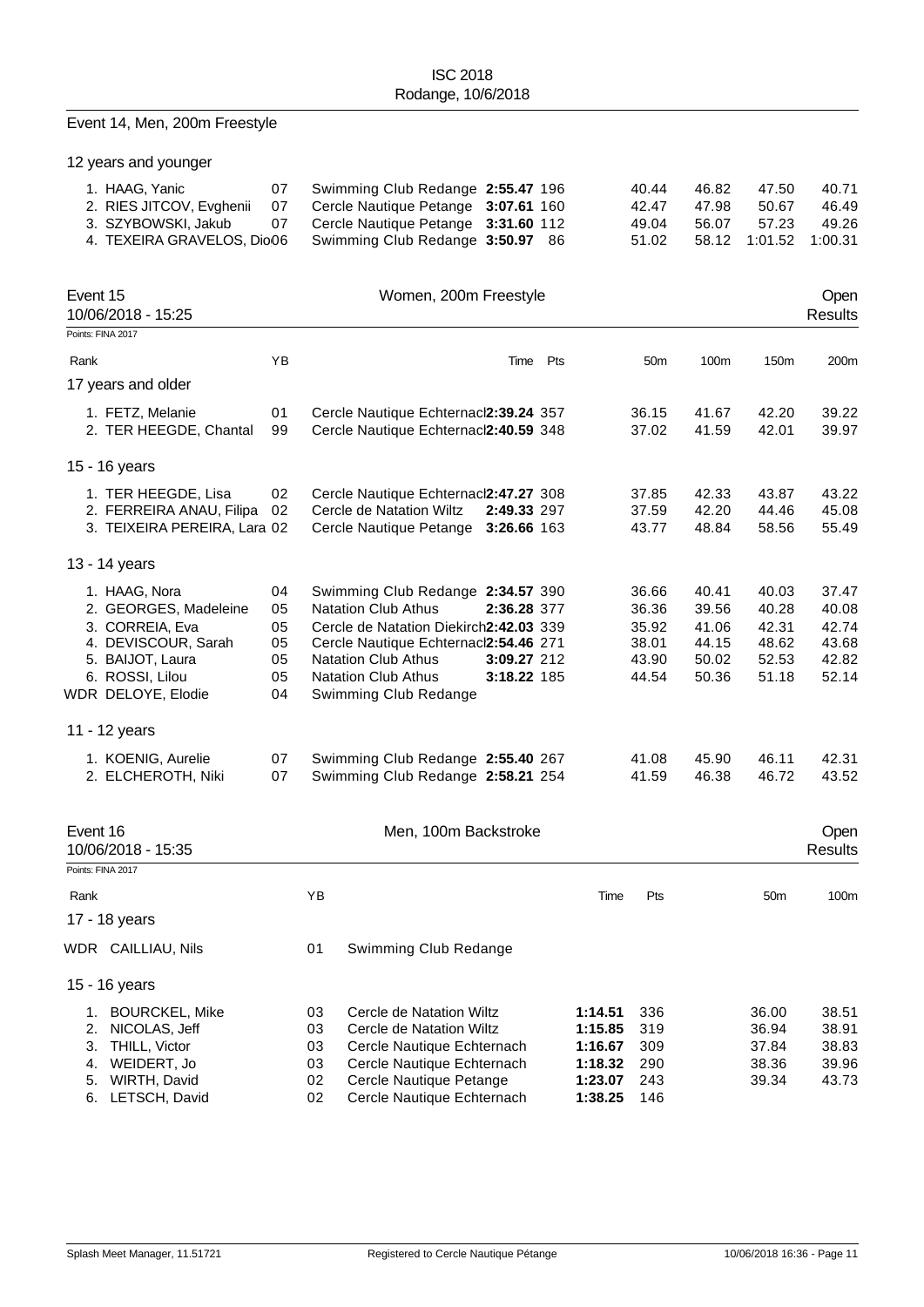#### Event 16, Men, 100m Backstroke

|            | 13 - 14 years                  |    |                                                                                            |         |     |         |         |
|------------|--------------------------------|----|--------------------------------------------------------------------------------------------|---------|-----|---------|---------|
|            | 1. DENTER, Arthur              | 04 | Cercle Nautique Echternach                                                                 | 1:16.14 | 315 | 37.41   | 38.73   |
| 2.         | FETZ, Tom                      | 04 | Cercle Nautique Echternach                                                                 | 1:22.42 | 248 | 40.11   | 42.31   |
| 3.         | NAFFOUTI, Nael                 | 05 | Cercle de Natation Wiltz                                                                   | 1:23.02 | 243 | 40.67   | 42.35   |
| 4.         | MOHR, Sam                      | 04 | Cercle Nautique Echternach                                                                 | 1:26.63 | 214 | 43.02   | 43.61   |
| 5.         | GUIOT, Erwann                  | 05 | <b>Natation Club Athus</b>                                                                 | 1:45.45 | 118 | 50.77   | 54.68   |
| 6.         | OLIVEIRA MARQUES, Richard 04   |    | Swimming Club Redange                                                                      | 1:51.65 | 100 | 54.15   | 57.50   |
|            | DNS COLIN, Mathias             | 05 | <b>Natation Club Athus</b>                                                                 |         |     |         |         |
|            | 12 years and younger           |    |                                                                                            |         |     |         |         |
| 1.         | <b>ESCHETTE, Louis</b>         | 07 | Cercle de Natation Wiltz                                                                   | 1:34.09 | 167 | 47.70   | 46.39   |
| 2.         | COLONERUS, Daniel              | 08 | Scsv                                                                                       | 1:35.12 | 161 | 47.48   | 47.64   |
| 3.         | NEUBERG, Jayden                | 08 | Scsv                                                                                       | 1:38.43 | 146 | 49.14   | 49.29   |
| 4.         | WIRTH, Neckel                  | 07 | Cercle de Natation Wiltz                                                                   | 1:40.89 | 135 | 51.69   | 49.20   |
| 5.         | ANISKO, Leonard                | 08 | Cercle Nautique Petange                                                                    | 1:42.99 | 127 |         |         |
| 6.         | FRAITURE, Sullivan             | 06 | Scsv                                                                                       | 1:48.86 | 108 |         |         |
| 7.         | RIES JITCOV, Evghenii          | 07 | Cercle Nautique Petange                                                                    | 1:49.27 | 106 |         |         |
| 8.         | SZYBOWSKI, Jakub               | 07 | Cercle Nautique Petange                                                                    | 1:51.06 | 101 | 54.27   | 56.79   |
| 9.         | PIFF, Noah                     | 07 | <b>Natation Club Athus</b>                                                                 | 1:56.11 | 89  | 56.56   | 59.55   |
| 10.        | <b>TEXEIRA GRAVELOS, Diogo</b> | 06 | Swimming Club Redange                                                                      | 2:03.60 | 73  | 57.86   | 1:05.74 |
| 11.        | RIGGIO, Yanis                  | 07 | Cercle Nautique Petange                                                                    | 2:09.05 | 64  | 1:03.36 | 1:05.69 |
| 12.        | RIBEIRO GARCIA, David          | 07 | Cercle Nautique Petange                                                                    | 2:09.91 | 63  | 1:03.02 | 1:06.89 |
| 13.        | BAIJOT, Timeo                  | 09 | <b>Natation Club Athus</b>                                                                 | 2:16.60 | 54  | 1:09.29 | 1:07.31 |
| DSQ        | DEHALLEUX, Lukas               | 08 | <b>Natation Club Athus</b>                                                                 |         |     |         |         |
|            |                                |    | D8 - upon the finish the swimmer did not touch the wall on the back (SW 6.6) (Time: 15:48) |         |     |         |         |
| <b>WDR</b> | DIDY, Antoine                  | 07 | Scsv                                                                                       |         |     |         |         |
| WDR        | URBAIN, Raphael                | 08 | Scsv                                                                                       |         |     |         |         |

| Event 17<br>10/06/2018 - 15:50 |                                                                                                                         |                            | Women, 100m Backstroke                                                                                                                   |                                                     |                                 |                                           |                                           |  |  |
|--------------------------------|-------------------------------------------------------------------------------------------------------------------------|----------------------------|------------------------------------------------------------------------------------------------------------------------------------------|-----------------------------------------------------|---------------------------------|-------------------------------------------|-------------------------------------------|--|--|
| Points: FINA 2017              |                                                                                                                         |                            |                                                                                                                                          |                                                     |                                 |                                           |                                           |  |  |
| Rank                           |                                                                                                                         | ΥB                         |                                                                                                                                          | Time                                                | Pts                             | 50 <sub>m</sub>                           | 100m                                      |  |  |
|                                | 17 years and older                                                                                                      |                            |                                                                                                                                          |                                                     |                                 |                                           |                                           |  |  |
| 2.<br>3.<br>4.<br>5.           | 1. WIRTH, Mandy<br><b>BROICH, Lea-Sophie</b><br>FETZ, Melanie<br>TER HEEGDE, Chantal<br><b>AMORIM GONCALVES, Silvia</b> | 00<br>00<br>01<br>99<br>98 | Cercle Nautique Petange<br>Postsportverein Trier<br>Cercle Nautique Echternach<br>Cercle Nautique Echternach<br>Cercle de Natation Wiltz | 1:17.01<br>1:20.42<br>1:21.74<br>1:22.18<br>1:30.98 | 429<br>377<br>359<br>353<br>260 | 37.35<br>39.16<br>39.40<br>40.87<br>44.46 | 39.66<br>41.26<br>42.34<br>41.31<br>46.52 |  |  |
|                                | 15 - 16 years                                                                                                           |                            |                                                                                                                                          |                                                     |                                 |                                           |                                           |  |  |
| 1.<br>2.<br>3.<br>4.           | <b>BROICH, Louisa Marie</b><br>HAAS, Kathrin<br>TER HEEGDE, Lisa<br>FERREIRA ANAU, Filipa                               | 03<br>03<br>02<br>02       | Postsportverein Trier<br>Scsv<br>Cercle Nautique Echternach<br>Cercle de Natation Wiltz                                                  | 1:17.45<br>1:18.82<br>1:25.83<br>1:26.05            | 422<br>400<br>310<br>308        | 37.46<br>39.11<br>43.24<br>42.16          | 39.99<br>39.71<br>42.59<br>43.89          |  |  |
|                                | 13 - 14 years                                                                                                           |                            |                                                                                                                                          |                                                     |                                 |                                           |                                           |  |  |
| 2.<br>3.<br>4.<br>WDR          | 1. COHNEN, Sally<br>LEBRUN, Tatjana<br>DEVISCOUR, Sarah<br>SCHILTZ, Marie<br>URBAIN, Lara                               | 04<br>04<br>05<br>05<br>05 | Scsv<br>Scsv<br>Cercle Nautique Echternach<br><b>Natation Club Athus</b><br>Scsv                                                         | 1:21.78<br>1:26.16<br>1:26.40<br>1:42.51            | 358<br>306<br>304<br>182        | 40.08<br>42.94<br>42.99<br>51.23          | 41.70<br>43.22<br>43.41<br>51.28          |  |  |